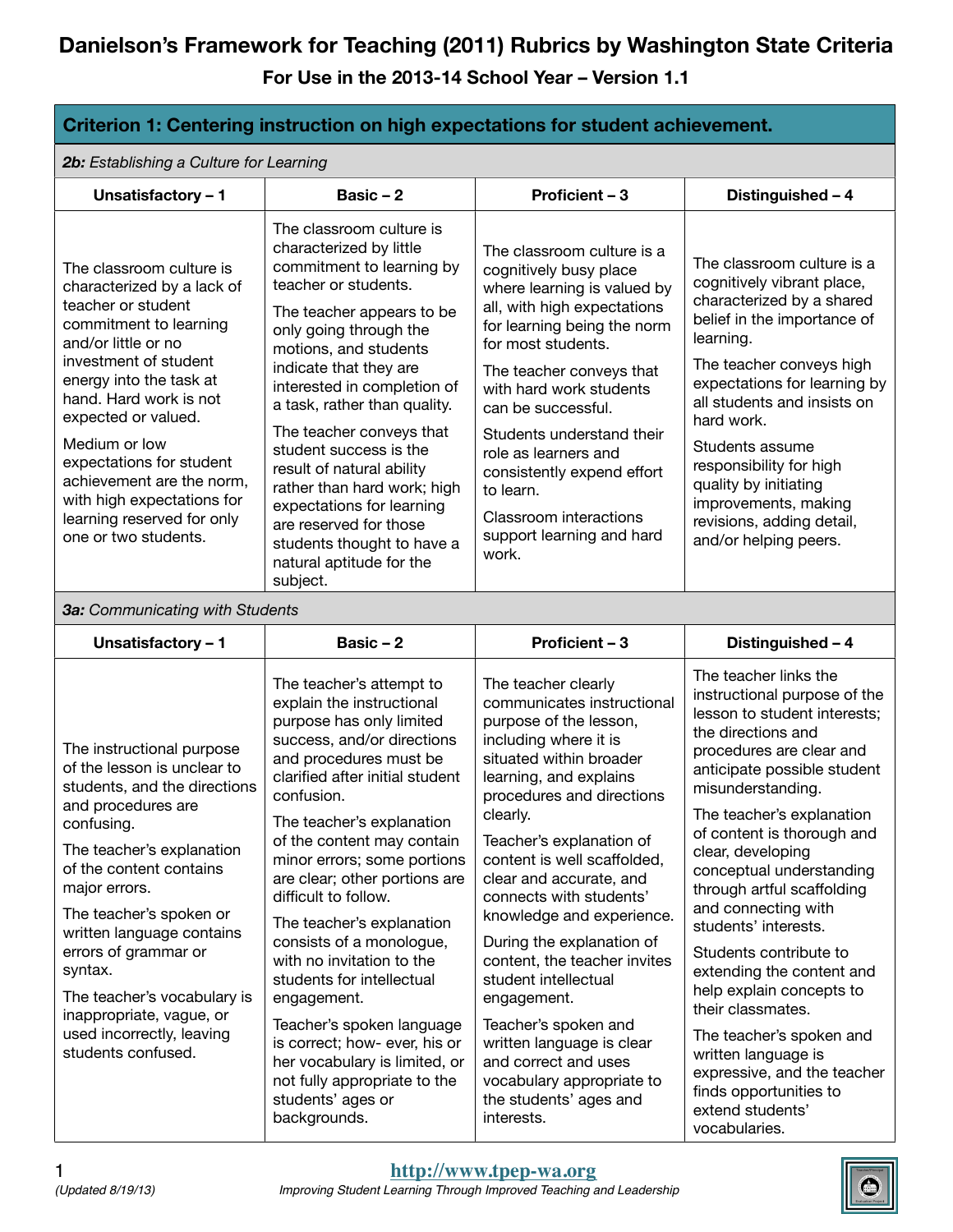| Criterion 1: Centering instruction on high expectations for student achievement.                                                                                                                                                                                                                                          |                                                                                                                                                                                                                                                                                                                            |                                                                                                                                                                                                                                                                                                                                                                                                                                                                         |                                                                                                                                                                                                                                                                                                                                                                                                                                                                                                                                                                                                                                                                                                     |
|---------------------------------------------------------------------------------------------------------------------------------------------------------------------------------------------------------------------------------------------------------------------------------------------------------------------------|----------------------------------------------------------------------------------------------------------------------------------------------------------------------------------------------------------------------------------------------------------------------------------------------------------------------------|-------------------------------------------------------------------------------------------------------------------------------------------------------------------------------------------------------------------------------------------------------------------------------------------------------------------------------------------------------------------------------------------------------------------------------------------------------------------------|-----------------------------------------------------------------------------------------------------------------------------------------------------------------------------------------------------------------------------------------------------------------------------------------------------------------------------------------------------------------------------------------------------------------------------------------------------------------------------------------------------------------------------------------------------------------------------------------------------------------------------------------------------------------------------------------------------|
| 3c: Engaging Students in Learning                                                                                                                                                                                                                                                                                         |                                                                                                                                                                                                                                                                                                                            |                                                                                                                                                                                                                                                                                                                                                                                                                                                                         |                                                                                                                                                                                                                                                                                                                                                                                                                                                                                                                                                                                                                                                                                                     |
| Unsatisfactory - 1                                                                                                                                                                                                                                                                                                        | Basic $-2$                                                                                                                                                                                                                                                                                                                 | Proficient - 3                                                                                                                                                                                                                                                                                                                                                                                                                                                          | Distinguished - 4                                                                                                                                                                                                                                                                                                                                                                                                                                                                                                                                                                                                                                                                                   |
| The learning tasks and<br>activities, materials,<br>resources, instructional<br>groups and technology are<br>poorly aligned with the<br>instructional outcomes or<br>require only rote responses.<br>The pace of the lesson is<br>too slow or too rushed.<br>Few students are<br>intellectually engaged or<br>interested. | The learning tasks and<br>activities are partially<br>aligned with the<br>instructional out- comes<br>but require only minimal<br>thinking by students,<br>allowing most to be passive<br>or merely compliant.<br>The pacing of the lesson<br>may not provide students<br>the time needed to be<br>intellectually engaged. | The learning tasks and<br>activities are aligned with<br>the instructional outcomes<br>and designed to challenge<br>student thinking, the result<br>being that most students<br>display active intellectual<br>engagement with important<br>and challenging content<br>and are supported in that<br>engagement by teacher<br>scaffolding.<br>The pacing of the lesson is<br>appropriate, providing most<br>students the time needed<br>to be intellectually<br>engaged. | Virtually all students are<br>intellectually engaged in<br>challenging content<br>through well-designed<br>learning tasks and suitable<br>scaffolding by the teacher<br>and fully aligned with the<br>instructional outcomes.<br>In addition, there is<br>evidence of some student<br>initiation of inquiry and of<br>student contribution to the<br>exploration of important<br>content.<br>The pacing of the lesson<br>provides students the time<br>needed to intellectually<br>engage with and reflect<br>upon their learning and to<br>consolidate their<br>understanding.<br>Students may have some<br>choice in how they<br>complete tasks and may<br>serve as resources for one<br>another. |

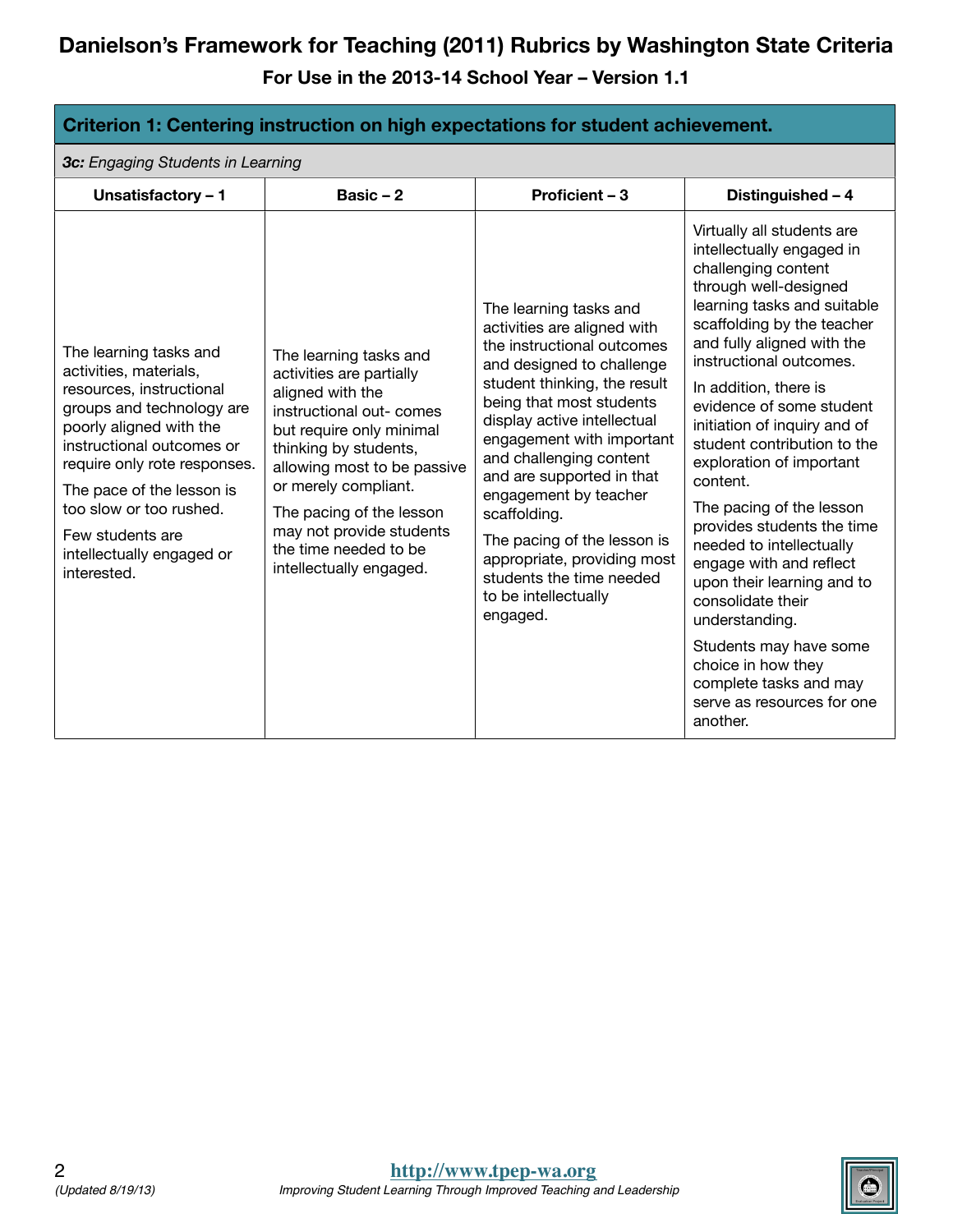| <b>Criterion 2: Demonstrating effective teaching practices.</b>                                                                                                                                                                                                                                                                        |                                                                                                                                                                                                                                                                                                                                                                                                                                                                    |                                                                                                                                                                                                                                                                                                                                                                                                                                                                                    |                                                                                                                                                                                                                                                                                                                                                                                                                                                     |
|----------------------------------------------------------------------------------------------------------------------------------------------------------------------------------------------------------------------------------------------------------------------------------------------------------------------------------------|--------------------------------------------------------------------------------------------------------------------------------------------------------------------------------------------------------------------------------------------------------------------------------------------------------------------------------------------------------------------------------------------------------------------------------------------------------------------|------------------------------------------------------------------------------------------------------------------------------------------------------------------------------------------------------------------------------------------------------------------------------------------------------------------------------------------------------------------------------------------------------------------------------------------------------------------------------------|-----------------------------------------------------------------------------------------------------------------------------------------------------------------------------------------------------------------------------------------------------------------------------------------------------------------------------------------------------------------------------------------------------------------------------------------------------|
| 3b: Using Questioning and Discussion Techniques                                                                                                                                                                                                                                                                                        |                                                                                                                                                                                                                                                                                                                                                                                                                                                                    |                                                                                                                                                                                                                                                                                                                                                                                                                                                                                    |                                                                                                                                                                                                                                                                                                                                                                                                                                                     |
| Unsatisfactory - 1                                                                                                                                                                                                                                                                                                                     | Basic $-2$                                                                                                                                                                                                                                                                                                                                                                                                                                                         | Proficient - 3                                                                                                                                                                                                                                                                                                                                                                                                                                                                     | Distinguished - 4                                                                                                                                                                                                                                                                                                                                                                                                                                   |
| Teacher's questions are of<br>low cognitive challenge,<br>require single correct<br>responses, and are asked<br>in rapid succession.<br>Interaction between<br>teacher and students is<br>predominantly recitation<br>style, with the teacher<br>mediating all questions and<br>answers.<br>A few students dominate<br>the discussion. | Teacher's questions lead<br>students through a single<br>path of inquiry, with<br>answers seemingly<br>determined in advance.<br>Alternatively, the teacher<br>attempts to frame some<br>questions designed to<br>promote student thinking<br>and understanding, but<br>only a few students are<br>involved.<br>Teacher attempts to<br>engage all students in the<br>discussion and to<br>encourage them to respond<br>to one another, but with<br>uneven results. | Although the teacher may<br>use some low-level<br>questions, he or she asks<br>the students questions<br>designed to promote<br>thinking and<br>understanding.<br>Teacher creates a genuine<br>discussion among<br>students, providing<br>adequate time for students<br>to respond and stepping<br>aside when appropriate.<br>Teacher successfully<br>engages most students in<br>the discussion, employing<br>a range of strategies to<br>ensure that most students<br>are heard. | Teacher uses a variety or<br>series of questions or<br>prompts to challenge<br>students cognitively,<br>advance high-level thinking<br>and discourse, and<br>promote metacognition.<br>Students formulate many<br>questions, initiate topics,<br>and make unsolicited<br>contributions.<br><b>Students themselves</b><br>ensure that all voices are<br>heard in the discussion.                                                                     |
| 4a: Reflecting on Teaching                                                                                                                                                                                                                                                                                                             |                                                                                                                                                                                                                                                                                                                                                                                                                                                                    |                                                                                                                                                                                                                                                                                                                                                                                                                                                                                    |                                                                                                                                                                                                                                                                                                                                                                                                                                                     |
| Unsatisfactory - 1                                                                                                                                                                                                                                                                                                                     | Basic $-2$                                                                                                                                                                                                                                                                                                                                                                                                                                                         | Proficient - 3                                                                                                                                                                                                                                                                                                                                                                                                                                                                     | Distinguished - 4                                                                                                                                                                                                                                                                                                                                                                                                                                   |
| Teacher does not know<br>whether a lesson was<br>effective or achieved its<br>instructional outcomes, or<br>he/she profoundly<br>misjudges the success of a<br>lesson.<br>Teacher has no<br>suggestions for how a<br>lesson could be improved.                                                                                         | Teacher has a generally<br>accurate impression of a<br>lesson's effectiveness and<br>the extent to which<br>instructional outcomes<br>were met.<br>Teacher makes general<br>suggestions about how a<br>lesson could be improved.                                                                                                                                                                                                                                   | Teacher makes an accurate<br>assessment of a lesson's<br>effectiveness and the<br>extent to which it achieved<br>its instructional outcomes<br>and can cite general<br>references to support the<br>judgment.<br>Teacher makes a few<br>specific suggestions of<br>what could be tried another<br>time the lesson is taught.                                                                                                                                                       | Teacher makes a thoughtful<br>and accurate assessment<br>of a lesson's effectiveness<br>and the extent to which it<br>achieved its instructional<br>out- comes, citing many<br>specific examples from the<br>lesson and weighing the<br>relative strengths of each.<br>Drawing on an extensive<br>repertoire of skills, teacher<br>offers specific alternative<br>actions, complete with the<br>probable success of<br>different courses of action. |

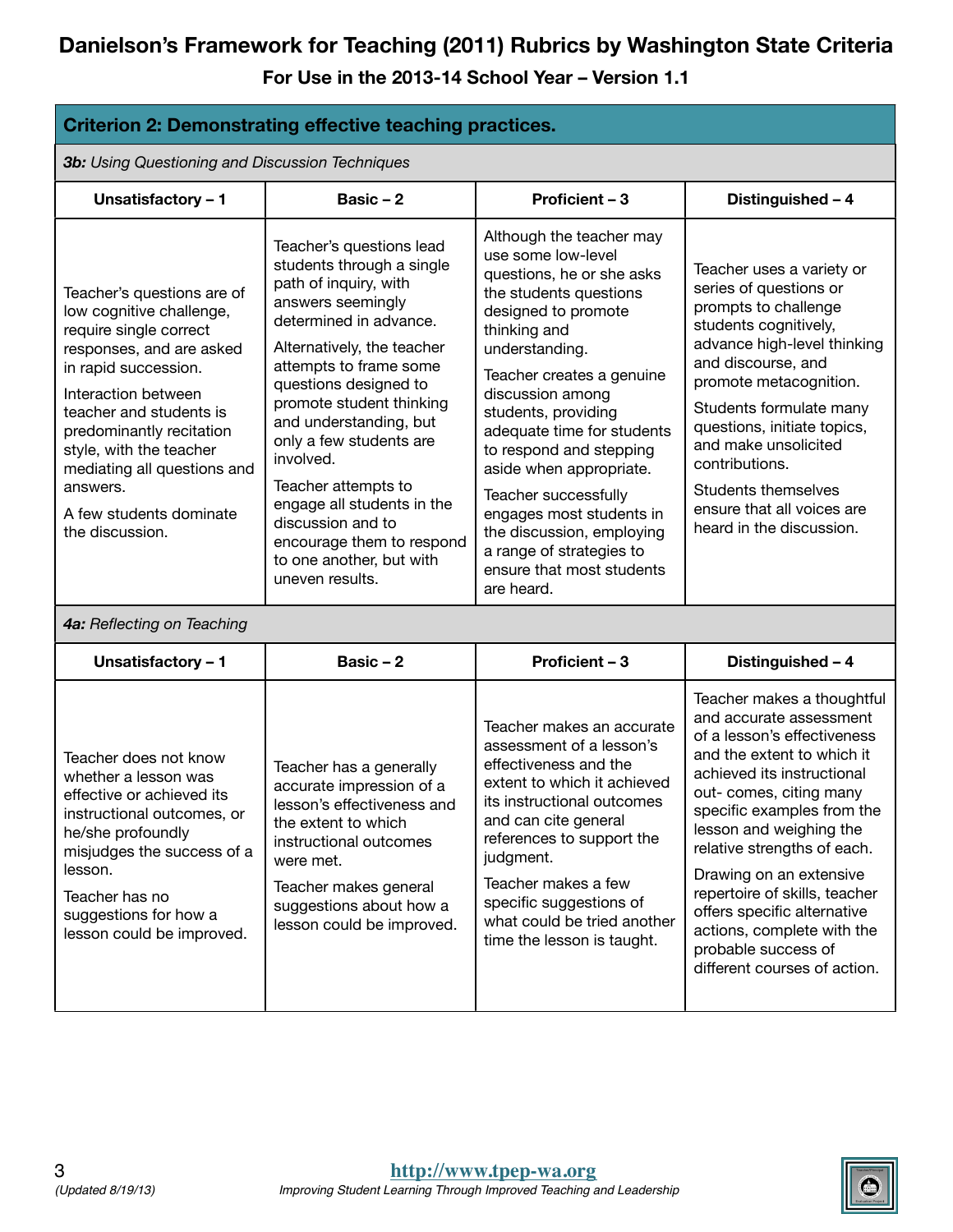| Criterion 3: Recognizing individual student learning needs and developing strategies to<br>address those needs.                                                                                                                                                                  |                                                                                                                                                                                                                                                                         |                                                                                                                                                                                                                                                                                                                                                                                                           |                                                                                                                                                                                                                                                                                                                                                                                                                                                                           |  |
|----------------------------------------------------------------------------------------------------------------------------------------------------------------------------------------------------------------------------------------------------------------------------------|-------------------------------------------------------------------------------------------------------------------------------------------------------------------------------------------------------------------------------------------------------------------------|-----------------------------------------------------------------------------------------------------------------------------------------------------------------------------------------------------------------------------------------------------------------------------------------------------------------------------------------------------------------------------------------------------------|---------------------------------------------------------------------------------------------------------------------------------------------------------------------------------------------------------------------------------------------------------------------------------------------------------------------------------------------------------------------------------------------------------------------------------------------------------------------------|--|
| 1b: Demonstrating Knowledge of Students                                                                                                                                                                                                                                          |                                                                                                                                                                                                                                                                         |                                                                                                                                                                                                                                                                                                                                                                                                           |                                                                                                                                                                                                                                                                                                                                                                                                                                                                           |  |
| Unsatisfactory - 1                                                                                                                                                                                                                                                               | Basic-2                                                                                                                                                                                                                                                                 | Proficient - 3                                                                                                                                                                                                                                                                                                                                                                                            | Distinguished - 4                                                                                                                                                                                                                                                                                                                                                                                                                                                         |  |
| Teacher demonstrates little<br>or no understanding of how<br>students learn and little<br>knowledge of students'<br>backgrounds, cultures,<br>skills, language proficiency,<br>interests, and special<br>needs and does not seek<br>such understanding.                          | Teacher indicates the<br>importance of under-<br>standing how students<br>learn and the students'<br>backgrounds, cultures,<br>skills, language proficiency,<br>interests, and special<br>needs, and attains this<br>knowledge about the class<br>as a whole.           | Teacher understands the<br>active nature of student<br>learning and attains<br>information about levels of<br>development for groups of<br>students.<br>The teacher also<br>purposefully seeks<br>knowledge from several<br>sources of students'<br>backgrounds, cultures,<br>skills, language proficiency,<br>interests, and special<br>needs and attains this<br>knowledge about groups of<br>students. | Teacher actively seeks<br>knowledge of students'<br>levels of development and<br>their backgrounds,<br>cultures, skills, language<br>proficiency, interests, and<br>special needs from a<br>variety of sources. This<br>information is acquired for<br>individual students.                                                                                                                                                                                               |  |
| 3e: Demonstrating Flexibility and Responsiveness                                                                                                                                                                                                                                 |                                                                                                                                                                                                                                                                         |                                                                                                                                                                                                                                                                                                                                                                                                           |                                                                                                                                                                                                                                                                                                                                                                                                                                                                           |  |
| Unsatisfactory - 1                                                                                                                                                                                                                                                               | Basic-2                                                                                                                                                                                                                                                                 | Proficient - 3                                                                                                                                                                                                                                                                                                                                                                                            | Distinguished - 4                                                                                                                                                                                                                                                                                                                                                                                                                                                         |  |
| Teacher adheres to the<br>instruction plan in spite of<br>evidence of poor student<br>understanding or lack of<br>interest.<br>Teacher ignores student<br>questions; when students<br>experience difficulty, the<br>teacher blames the<br>students or their home<br>environment. | Teacher attempts to modify<br>the lesson when needed<br>and to respond to student<br>questions and interests,<br>with moderate success.<br>Teacher accepts<br>responsibility for student<br>success but has only a<br>limited repertoire of<br>strategies to draw upon. | Teacher promotes the<br>successful learning of all<br>students, making minor<br>adjustments as needed to<br>instruction plans and<br>accommodating student<br>questions, needs, and<br>interests.<br>Drawing on a broad<br>repertoire of strategies, the<br>teacher persists in seeking<br>approaches for students<br>who have difficulty<br>learning.                                                    | Teacher seizes an<br>opportunity to enhance<br>learning, building on a<br>spontaneous event or<br>student interests, or<br>successfully adjusts and<br>differentiates instruction to<br>address individual student<br>misunderstandings.<br>Teacher persists in seeking<br>effective approaches for<br>students who need help,<br>using an extensive<br>repertoire of instructional<br>strategies and soliciting<br>additional resources from<br>the school or community. |  |

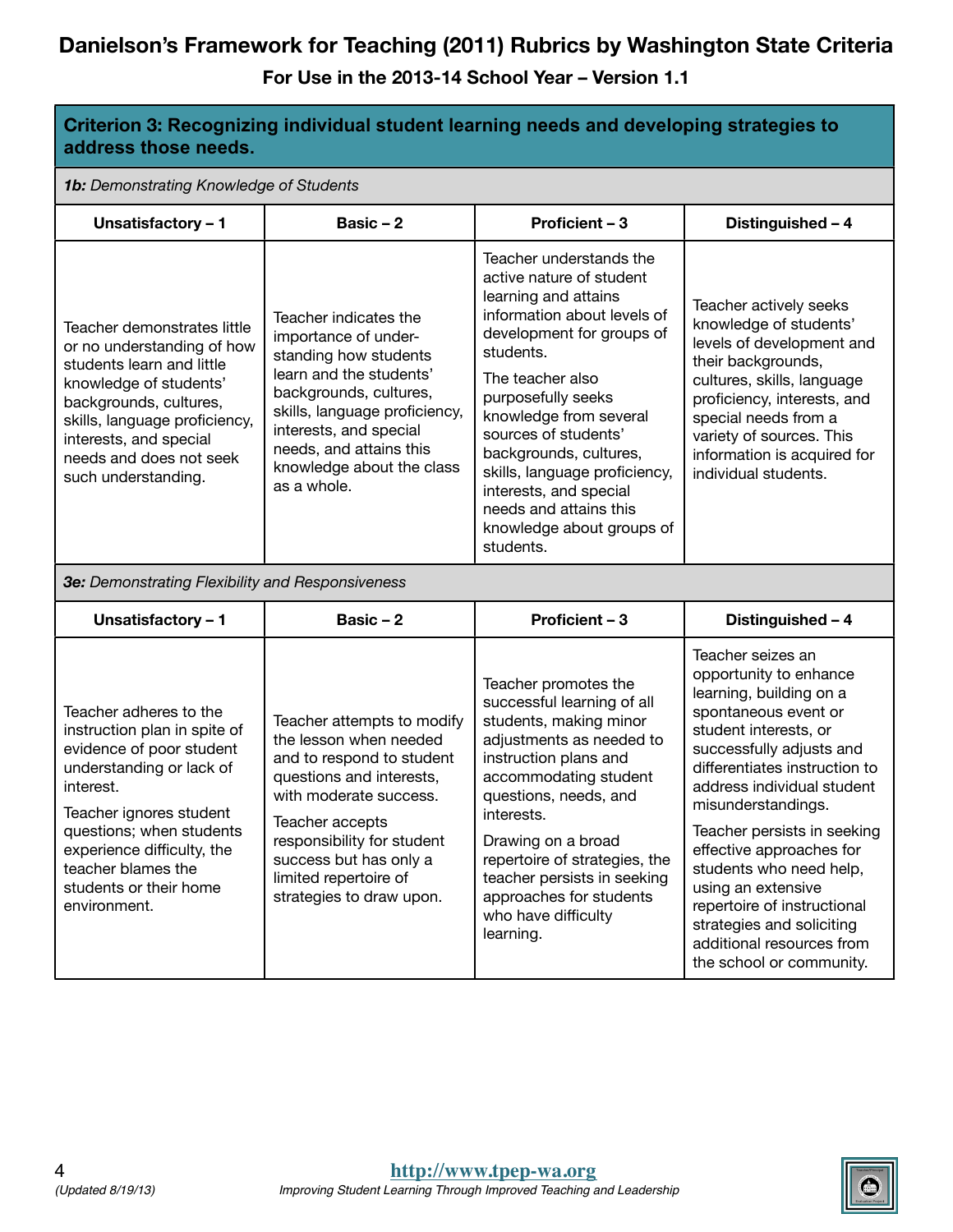| Student Growth Criterion 3: Recognizing individual student learning needs and developing<br>strategies to address those needs.                                                                                                                                                                       |                                                                                                                                                                                                                                                                    |                                                                                                                                                                                                                                                         |                                                                                                                                                                                                                                                                                                                          |  |
|------------------------------------------------------------------------------------------------------------------------------------------------------------------------------------------------------------------------------------------------------------------------------------------------------|--------------------------------------------------------------------------------------------------------------------------------------------------------------------------------------------------------------------------------------------------------------------|---------------------------------------------------------------------------------------------------------------------------------------------------------------------------------------------------------------------------------------------------------|--------------------------------------------------------------------------------------------------------------------------------------------------------------------------------------------------------------------------------------------------------------------------------------------------------------------------|--|
| Student Growth 3.1: Establish Student Growth Goal(s)                                                                                                                                                                                                                                                 |                                                                                                                                                                                                                                                                    |                                                                                                                                                                                                                                                         |                                                                                                                                                                                                                                                                                                                          |  |
| Unsatisfactory - 1                                                                                                                                                                                                                                                                                   | Basic $-2$                                                                                                                                                                                                                                                         | <b>Proficient - 3</b>                                                                                                                                                                                                                                   | Distinguished - 4                                                                                                                                                                                                                                                                                                        |  |
| Does not establish student<br>growth goal(s) or<br>establishes inappropriate<br>goal(s) for subgroups of<br>students not reaching full<br>learning potential. Goal(s)<br>do not identify multiple,<br>high-quality sources of<br>data to monitor, adjust, and<br>evaluate achievement of<br>goal(s). | Establishes appropriate<br>student growth goal(s) for<br>subgroups of students not<br>reaching full learning<br>potential. Goal(s) do not<br>identify multiple, high-<br>quality sources of data to<br>monitor, adjust, and<br>evaluate achievement of<br>goal(s). | Establishes appropriate<br>student growth goal(s) for<br>subgroups of students not<br>reaching full learning<br>potential. Goal(s) identify<br>multiple, high-quality<br>sources of data to monitor,<br>adjust, and evaluate<br>achievement of goal(s). | Establishes appropriate<br>student growth goal(s) for<br>subgroups of students not<br>reaching full potential in<br>collaboration with<br>students, parents, and<br>other school staff. Goal(s)<br>identify multiple, high-<br>quality sources of data to<br>monitor, adjust, and<br>evaluate achievement of<br>goal(s). |  |
|                                                                                                                                                                                                                                                                                                      | Student Growth 3.2: Achievement of Student Growth Goal(s)                                                                                                                                                                                                          |                                                                                                                                                                                                                                                         |                                                                                                                                                                                                                                                                                                                          |  |
| Unsatisfactory - 1                                                                                                                                                                                                                                                                                   | Basic $-2$                                                                                                                                                                                                                                                         | <b>Proficient - 3</b>                                                                                                                                                                                                                                   | Distinguished - 4                                                                                                                                                                                                                                                                                                        |  |
| Growth or achievement<br>data from at least two<br>points in time shows no<br>evidence of growth for<br>most students.                                                                                                                                                                               | Multiple sources of growth<br>or achievement data from<br>at least two points in time<br>show some evidence of<br>growth for some students.                                                                                                                        | Multiple sources of growth<br>or achievement data from<br>at least two points in time<br>show clear evidence of<br>growth for most students.                                                                                                            | Multiple sources of growth<br>or achievement data from<br>at least two points in time<br>show evidence of high<br>growth for all or nearly all<br>students.                                                                                                                                                              |  |

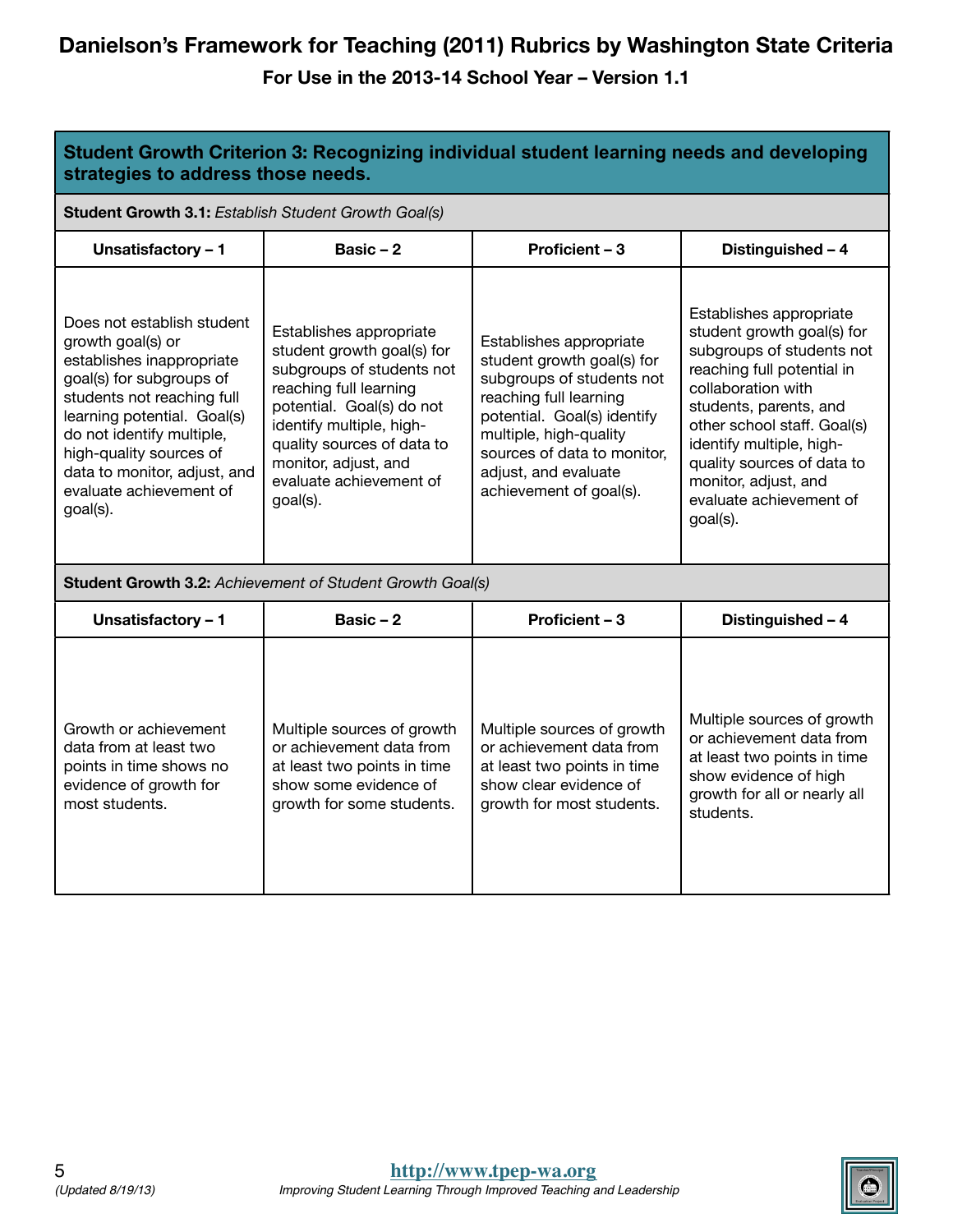| Criterion 4: Providing clear and intentional focus on subject matter content and curriculum.                                                                                                                                                                                                                                                                                                                            |                                                                                                                                                                                                                                                                                                                                                                                                                                                                            |                                                                                                                                                                                                                                                                                                                                                                                                                       |                                                                                                                                                                                                                                                                                                                                                                                                                                                                                                                                                                                                      |
|-------------------------------------------------------------------------------------------------------------------------------------------------------------------------------------------------------------------------------------------------------------------------------------------------------------------------------------------------------------------------------------------------------------------------|----------------------------------------------------------------------------------------------------------------------------------------------------------------------------------------------------------------------------------------------------------------------------------------------------------------------------------------------------------------------------------------------------------------------------------------------------------------------------|-----------------------------------------------------------------------------------------------------------------------------------------------------------------------------------------------------------------------------------------------------------------------------------------------------------------------------------------------------------------------------------------------------------------------|------------------------------------------------------------------------------------------------------------------------------------------------------------------------------------------------------------------------------------------------------------------------------------------------------------------------------------------------------------------------------------------------------------------------------------------------------------------------------------------------------------------------------------------------------------------------------------------------------|
| 1a: Demonstrating Knowledge of Content and Pedagogy                                                                                                                                                                                                                                                                                                                                                                     |                                                                                                                                                                                                                                                                                                                                                                                                                                                                            |                                                                                                                                                                                                                                                                                                                                                                                                                       |                                                                                                                                                                                                                                                                                                                                                                                                                                                                                                                                                                                                      |
| Unsatisfactory - 1                                                                                                                                                                                                                                                                                                                                                                                                      | Basic $-2$                                                                                                                                                                                                                                                                                                                                                                                                                                                                 | Proficient - 3                                                                                                                                                                                                                                                                                                                                                                                                        | Distinguished - 4                                                                                                                                                                                                                                                                                                                                                                                                                                                                                                                                                                                    |
| In planning and practice,<br>teacher makes content<br>errors or does not correct<br>errors made by students.<br>Teacher's plans and<br>practice display little<br>understanding of<br>prerequisite relationships<br>important to student's<br>learning of the content.<br>Teacher displays little or no<br>understanding of the range<br>of pedagogical approaches<br>suitable to student's<br>learning of the content. | Teacher is familiar with the<br>important concepts in the<br>discipline but displays lack<br>of awareness of how these<br>concepts relate to one<br>another.<br>Teacher's plans and<br>practice indicate some<br>awareness of prerequisite<br>relationships, although such<br>knowledge may be<br>inaccurate or incomplete.<br>Teacher's plans and<br>practice reflect a limited<br>range of pedagogical<br>approaches to the<br>discipline or to the<br>students.         | Teacher displays solid<br>knowledge of the important<br>concepts in the discipline<br>and the ways they relate to<br>one another.<br>Teacher's plans and<br>practice reflect accurate<br>understanding of<br>prerequisite relationships<br>among topics and<br>concepts.<br>Teacher's plans and<br>practice reflect familiarity<br>with a wide range of<br>effective pedagogical<br>approaches in the<br>discipline.  | Teacher displays extensive<br>knowledge of the important<br>concepts in the discipline<br>and the ways they relate<br>both to one another and to<br>other disciplines.<br>Teacher's plans and<br>practice reflect<br>understanding of<br>prerequisite relationships<br>among topics and concepts<br>and provide a link to<br>necessary cognitive<br>structures needed by<br>students to ensure<br>understanding.<br>Teacher's plans and<br>practice reflect familiarity<br>with a wide range of<br>effective pedagogical<br>approaches in the<br>discipline, anticipating<br>student misconceptions. |
| 1c: Setting Instructional Outcomes                                                                                                                                                                                                                                                                                                                                                                                      |                                                                                                                                                                                                                                                                                                                                                                                                                                                                            |                                                                                                                                                                                                                                                                                                                                                                                                                       |                                                                                                                                                                                                                                                                                                                                                                                                                                                                                                                                                                                                      |
| Unsatisfactory - 1                                                                                                                                                                                                                                                                                                                                                                                                      | Basic-2                                                                                                                                                                                                                                                                                                                                                                                                                                                                    | Proficient - 3                                                                                                                                                                                                                                                                                                                                                                                                        | Distinguished - 4                                                                                                                                                                                                                                                                                                                                                                                                                                                                                                                                                                                    |
| Outcomes represent low<br>expectations for students<br>and lack of rigor, and not all<br>of them reflect important<br>learning in the discipline.<br>Outcomes are stated as<br>activities rather than as<br>student learning.<br>Outcomes reflect only one<br>type of learning and only<br>one discipline or strand<br>and are suitable for only<br>some students.                                                      | Outcomes represent<br>moderately high<br>expectations and rigor.<br>Some reflect important<br>learning in the discipline<br>and consist of a<br>combination of outcomes<br>and activities.<br>Outcomes reflect several<br>types of learning, but<br>teacher has made no<br>attempt at coordination or<br>integration.<br>Most of the outcomes are<br>suitable for most of the<br>students in the class in<br>accordance with global<br>assessments of student<br>learning. | Most outcomes represent<br>rigorous and important<br>learning in the discipline.<br>All the instructional<br>outcomes are clear, are<br>written in the form of<br>student learning, and<br>suggest viable methods of<br>assessment.<br>Outcomes reflect several<br>different types of learning<br>and opportunities for<br>coordination.<br>Outcomes take into<br>account the varying needs<br>of groups of students. | All outcomes represent<br>rigorous and important<br>learning in the discipline.<br>The outcomes are clear, are<br>written in the form of<br>student learning, and<br>permit viable methods of<br>assessment.<br>Outcomes reflect several<br>different types of learning<br>and, where appropriate,<br>represent opportunities for<br>both coordination and<br>integration.<br>Outcomes take into<br>account the varying needs<br>of individual students.                                                                                                                                             |

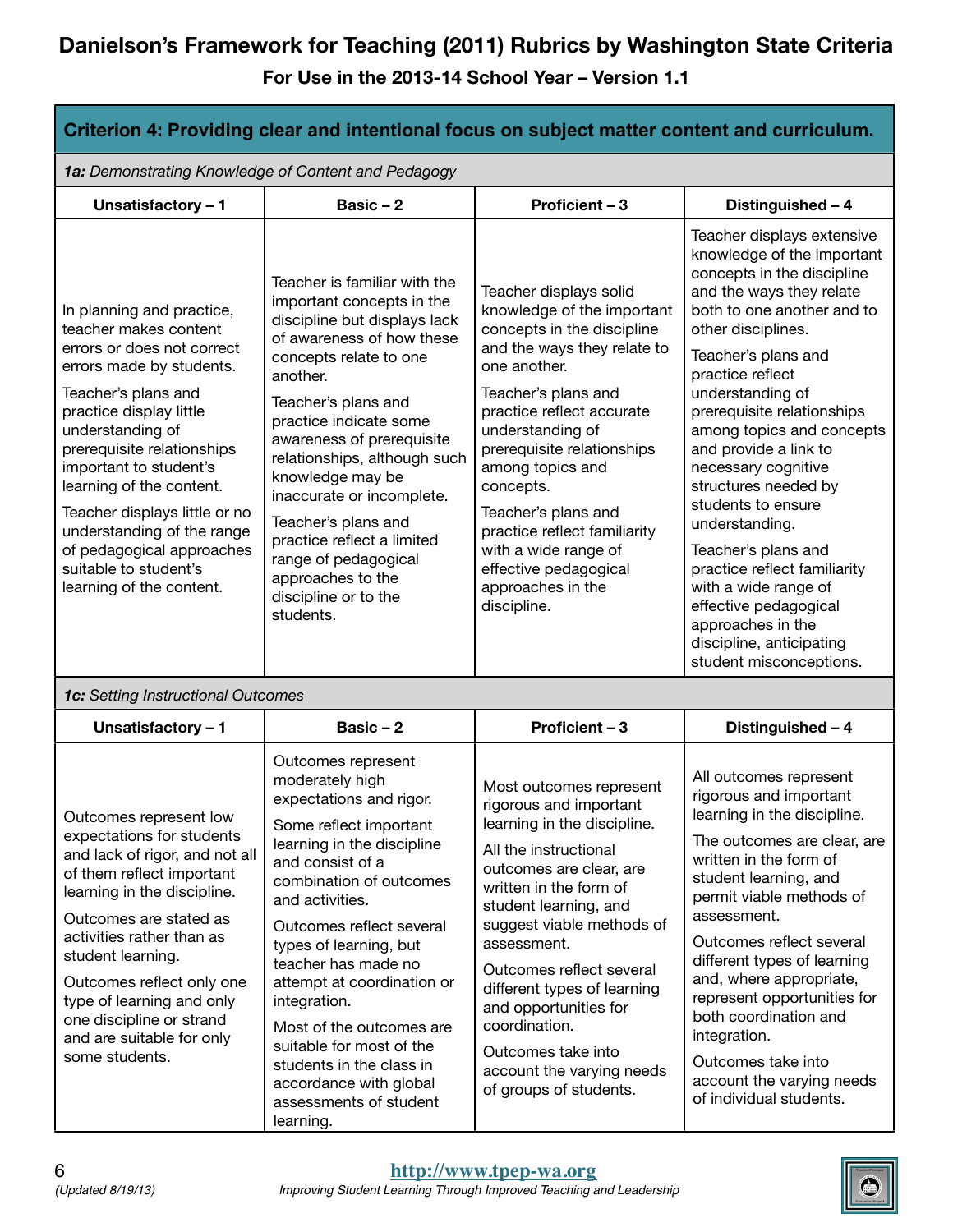| Criterion 4: Providing clear and intentional focus on subject matter content and curriculum.                                                                                                                                                                                                                                                                                               |                                                                                                                                                                                                                                                                                                                                                                                                                                                                                                          |                                                                                                                                                                                                                                                                                                                                                                                                                                                                                                                          |                                                                                                                                                                                                                                                                                                                                                                                                                                                                                                                                                                                                                                 |
|--------------------------------------------------------------------------------------------------------------------------------------------------------------------------------------------------------------------------------------------------------------------------------------------------------------------------------------------------------------------------------------------|----------------------------------------------------------------------------------------------------------------------------------------------------------------------------------------------------------------------------------------------------------------------------------------------------------------------------------------------------------------------------------------------------------------------------------------------------------------------------------------------------------|--------------------------------------------------------------------------------------------------------------------------------------------------------------------------------------------------------------------------------------------------------------------------------------------------------------------------------------------------------------------------------------------------------------------------------------------------------------------------------------------------------------------------|---------------------------------------------------------------------------------------------------------------------------------------------------------------------------------------------------------------------------------------------------------------------------------------------------------------------------------------------------------------------------------------------------------------------------------------------------------------------------------------------------------------------------------------------------------------------------------------------------------------------------------|
| 1d: Demonstrating Knowledge of Resources                                                                                                                                                                                                                                                                                                                                                   |                                                                                                                                                                                                                                                                                                                                                                                                                                                                                                          |                                                                                                                                                                                                                                                                                                                                                                                                                                                                                                                          |                                                                                                                                                                                                                                                                                                                                                                                                                                                                                                                                                                                                                                 |
| Unsatisfactory - 1                                                                                                                                                                                                                                                                                                                                                                         | Basic $-2$                                                                                                                                                                                                                                                                                                                                                                                                                                                                                               | Proficient - 3                                                                                                                                                                                                                                                                                                                                                                                                                                                                                                           | Distinguished - 4                                                                                                                                                                                                                                                                                                                                                                                                                                                                                                                                                                                                               |
| Teacher is unaware of<br>school or district resources<br>for classroom use, for the<br>expansion of his or her own<br>knowledge, or for students.                                                                                                                                                                                                                                          | Teacher displays basic<br>awareness of school or<br>district resources available<br>for classroom use, for the<br>expansion of his or her own<br>knowledge, and for<br>students, but no<br>knowledge of resources<br>available more broadly.                                                                                                                                                                                                                                                             | Teacher displays<br>awareness of resources-<br>not only through the school<br>and district but also<br>through sources external to<br>the school and on the<br>Internet-available for<br>classroom use, for the<br>expansion of his or her own<br>knowledge, and for<br>students.                                                                                                                                                                                                                                        | Teacher displays extensive<br>knowledge of resources-<br>not only through the school<br>and district but also in the<br>community, through<br>professional organizations<br>and universities, and on the<br>Internet-for classroom<br>use, for the expansion of<br>his or her own knowledge,<br>and for students.                                                                                                                                                                                                                                                                                                               |
| 1e: Designing Coherent Instruction                                                                                                                                                                                                                                                                                                                                                         |                                                                                                                                                                                                                                                                                                                                                                                                                                                                                                          |                                                                                                                                                                                                                                                                                                                                                                                                                                                                                                                          |                                                                                                                                                                                                                                                                                                                                                                                                                                                                                                                                                                                                                                 |
| Unsatisfactory - 1                                                                                                                                                                                                                                                                                                                                                                         | Basic $-2$                                                                                                                                                                                                                                                                                                                                                                                                                                                                                               | Proficient - 3                                                                                                                                                                                                                                                                                                                                                                                                                                                                                                           | Distinguished - 4                                                                                                                                                                                                                                                                                                                                                                                                                                                                                                                                                                                                               |
| The series of learning<br>experiences is poorly<br>aligned with the<br>instructional outcomes and<br>does not represent a<br>coherent structure.<br>The activities are not<br>designed to engage<br>students in active<br>intellectual activity and<br>have unrealistic time<br>allocations. Instructional<br>groups do not support the<br>instructional outcomes and<br>offer no variety. | Some of the learning<br>activities and materials are<br>suitable to the instructional<br>outcomes and represent a<br>moderate cognitive<br>challenge but with no<br>differentiation for different<br>students. Instructional<br>groups partially support the<br>instructional outcomes,<br>with an effort by the teacher<br>at providing some variety.<br>The lesson or unit has a<br>recognizable structure; the<br>progression of activities is<br>uneven, with most time<br>allocations reason- able. | Teacher coordinates<br>knowledge of content, of<br>students, and of resources,<br>to design a series of<br>learning experiences<br>aligned to instructional<br>outcomes and suitable to<br>groups of students.<br>The learning activities have<br>reasonable time allocations;<br>they represent significant<br>cognitive challenge, with<br>some differentiation for<br>different groups of<br>students.<br>The lesson or unit has a<br>clear structure, with<br>appropriate and varied use<br>of instructional groups. | Plans represent the<br>coordination of in-depth<br>content knowledge,<br>understanding of different<br>students' needs, and<br>available resources<br>(including technology),<br>resulting in a series of<br>learning activities designed<br>to engage students in high-<br>level cognitive activity.<br>Learning activities are<br>differentiated appropriately<br>for individual learners.<br>Instructional groups are<br>varied appropriately with<br>some opportunity for<br>student choice.<br>The lesson's or unit's<br>structure is clear and allows<br>for different pathways<br>according to diverse<br>student needs. |

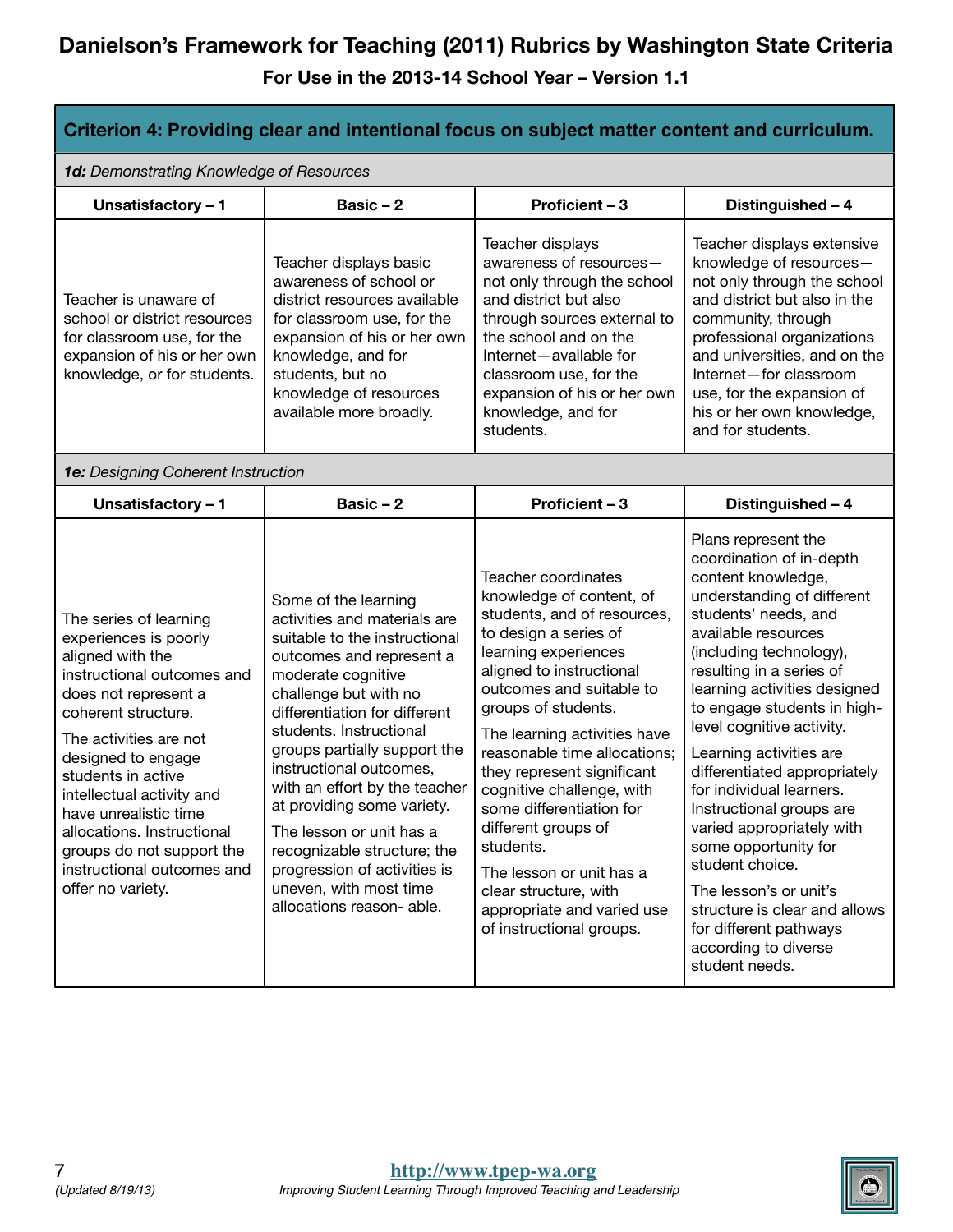| Criterion 5: Fostering and managing a safe, positive learning environment.                                                                                                                                                                                                                                                                                                       |                                                                                                                                                                                                                                                                                                                                                                                                                                                                                                                                          |                                                                                                                                                                                                                                                                                                                                                                                                                                                                           |                                                                                                                                                                                                                                                                                                                                                                                                                                      |  |
|----------------------------------------------------------------------------------------------------------------------------------------------------------------------------------------------------------------------------------------------------------------------------------------------------------------------------------------------------------------------------------|------------------------------------------------------------------------------------------------------------------------------------------------------------------------------------------------------------------------------------------------------------------------------------------------------------------------------------------------------------------------------------------------------------------------------------------------------------------------------------------------------------------------------------------|---------------------------------------------------------------------------------------------------------------------------------------------------------------------------------------------------------------------------------------------------------------------------------------------------------------------------------------------------------------------------------------------------------------------------------------------------------------------------|--------------------------------------------------------------------------------------------------------------------------------------------------------------------------------------------------------------------------------------------------------------------------------------------------------------------------------------------------------------------------------------------------------------------------------------|--|
| 2a: Creating an Environment of Respect and Rapport                                                                                                                                                                                                                                                                                                                               |                                                                                                                                                                                                                                                                                                                                                                                                                                                                                                                                          |                                                                                                                                                                                                                                                                                                                                                                                                                                                                           |                                                                                                                                                                                                                                                                                                                                                                                                                                      |  |
| Unsatisfactory - 1                                                                                                                                                                                                                                                                                                                                                               | Basic $-2$                                                                                                                                                                                                                                                                                                                                                                                                                                                                                                                               | Proficient - 3                                                                                                                                                                                                                                                                                                                                                                                                                                                            | Distinguished - 4                                                                                                                                                                                                                                                                                                                                                                                                                    |  |
| Patterns of classroom<br>interactions, both between<br>the teacher and students<br>and among students, are<br>mostly negative,<br>inappropriate, or insensitive<br>to students' ages, cultural<br>backgrounds, and<br>developmental levels.<br>Interactions are<br>characterized by sarcasm,<br>put-downs, or conflict.<br>Teacher does not deal with<br>disrespectful behavior. | Patterns of classroom<br>interactions, both between<br>the teacher and students<br>and among students, are<br>generally appropriate but<br>may reflect occasional<br>inconsistencies, favoritism,<br>and disregard for students'<br>ages, cultures, and<br>developmental levels.<br>Students rarely<br>demonstrate disrespect for<br>one another.<br>Teacher attempts to<br>respond to disrespectful<br>behavior, with uneven<br>results. The net result of<br>the interactions is neutral,<br>conveying neither warmth<br>nor conflict. | Teacher-student<br>interactions are friendly and<br>demonstrate general caring<br>and respect. Such<br>interactions are appropriate<br>to the ages of the students.<br>Students exhibit respect for<br>the teacher. Inter- actions<br>among students are<br>generally polite and<br>respectful.<br>Teacher responds<br>successfully to<br>disrespectful behavior<br>among students. The net<br>result of the interactions is<br>polite and respectful, but<br>impersonal. | Classroom interactions<br>among the teacher and<br>individual students are<br>highly respectful, reflecting<br>genuine warmth and caring<br>and sensitivity to students<br>as individuals.<br>Students exhibit respect for<br>the teacher and contribute<br>to high levels of civil<br>interaction between all<br>members of the class. The<br>net result of interactions is<br>that of connections with<br>students as individuals. |  |
| 2c: Managing Classroom Procedures                                                                                                                                                                                                                                                                                                                                                |                                                                                                                                                                                                                                                                                                                                                                                                                                                                                                                                          |                                                                                                                                                                                                                                                                                                                                                                                                                                                                           |                                                                                                                                                                                                                                                                                                                                                                                                                                      |  |
| Unsatisfactory - 1                                                                                                                                                                                                                                                                                                                                                               | Basic $-2$                                                                                                                                                                                                                                                                                                                                                                                                                                                                                                                               | Proficient - 3                                                                                                                                                                                                                                                                                                                                                                                                                                                            | Distinguished - 4                                                                                                                                                                                                                                                                                                                                                                                                                    |  |
| Much instructional time is<br>lost through inefficient<br>classroom routines and<br>procedures.<br>There is little or no<br>evidence that the teacher is<br>managing instructional<br>groups, transitions, and/or<br>the handling of materials<br>and supplies effectively.<br>There is little evidence that<br>students know or follow<br>established routines.                 | Some instructional time is<br>lost through only partially<br>effective classroom<br>routines and procedures.<br>The teacher's management<br>of instructional groups,<br>transitions, and/or the<br>handling of materials and<br>supplies is inconsistent, the<br>result being some<br>disruption of learning.<br>With regular guidance and<br>prompting, students follow<br>established routines.                                                                                                                                        | There is little loss of<br>instructional time because<br>of effective classroom<br>routines and procedures.<br>The teacher's management<br>of instructional groups and<br>the handling of materials<br>and sup- plies are<br>consistently successful.<br>With minimal guidance and<br>prompting, students follow<br>established classroom<br>routines.                                                                                                                    | Instructional time is<br>maximized because of<br>efficient classroom routines<br>and procedures.<br>Students contribute to the<br>management of<br>instructional groups,<br>transitions, and the<br>handling of materials and<br>supplies.<br>Routines are well<br>understood and may be<br>initiated by students.                                                                                                                   |  |

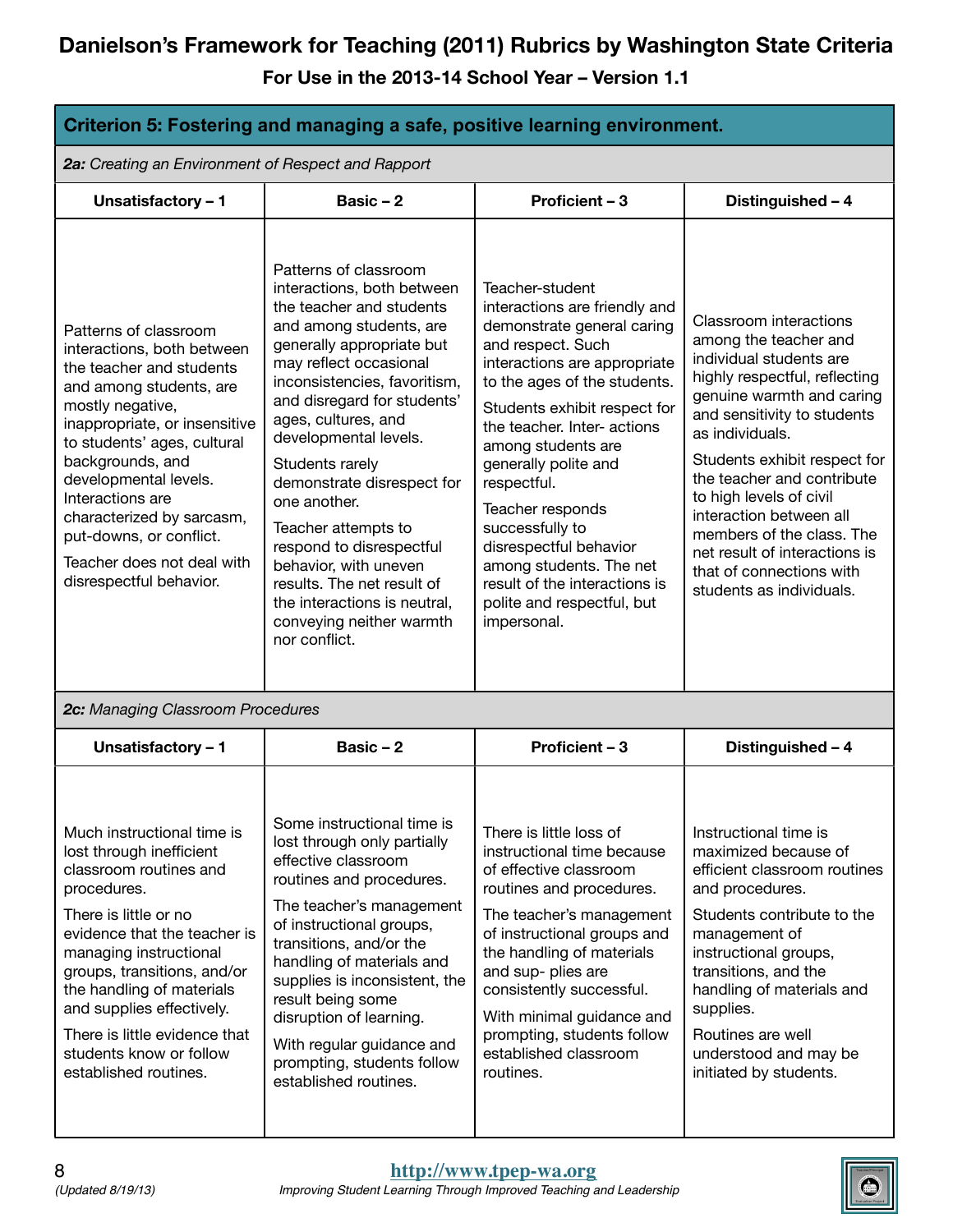**For Use in the 2013-14 School Year – Version 1.1**

#### **Criterion 5: Fostering and managing a safe, positive learning environment.**

*2d: Managing Student Behavior*

| <b>a.</b> managing otaacht <i>D</i> enanoi                                                                                                                                                                                                                                      |                                                                                                                                                                                                                                                                                                                                          |                                                                                                                                                                                                                                                                          |                                                                                                                                                                                                                                                                                                                                                                                                                               |  |
|---------------------------------------------------------------------------------------------------------------------------------------------------------------------------------------------------------------------------------------------------------------------------------|------------------------------------------------------------------------------------------------------------------------------------------------------------------------------------------------------------------------------------------------------------------------------------------------------------------------------------------|--------------------------------------------------------------------------------------------------------------------------------------------------------------------------------------------------------------------------------------------------------------------------|-------------------------------------------------------------------------------------------------------------------------------------------------------------------------------------------------------------------------------------------------------------------------------------------------------------------------------------------------------------------------------------------------------------------------------|--|
| Unsatisfactory - 1                                                                                                                                                                                                                                                              | Basic $-2$                                                                                                                                                                                                                                                                                                                               | Proficient - 3                                                                                                                                                                                                                                                           | Distinguished - 4                                                                                                                                                                                                                                                                                                                                                                                                             |  |
| There appear to be no<br>established standards of<br>conduct and little or no<br>teacher monitoring of<br>student behavior.<br>Students challenge the<br>standards of conduct.<br>Response to students'<br>misbehavior is repressive<br>or disrespectful of student<br>dignity. | Standards of conduct<br>appear to have been<br>established, but their<br>implementation is<br>inconsistent.<br>Teacher tries, with uneven<br>results, to monitor student<br>behavior and respond to<br>student misbehavior.<br>There is inconsistent<br>implementation of the<br>standards of conduct.                                   | Student behavior is<br>generally appropriate.<br>The teacher monitors<br>student behavior against<br>established standards of<br>conduct.<br>Teacher response to<br>student misbehavior is<br>consistent, proportionate,<br>respectful to students, and<br>effective.    | Student behavior is entirely<br>appropriate.<br>Students take an active<br>role in monitoring their own<br>behavior and that of other<br>students against standards<br>of conduct.<br>Teachers' monitoring of<br>student behavior is subtle<br>and preventive.<br>Teacher's response to<br>student misbehavior is<br>sensitive to individual<br>student needs and<br>respects students' dignity.                              |  |
| 2e: Organizing Physical Space                                                                                                                                                                                                                                                   |                                                                                                                                                                                                                                                                                                                                          |                                                                                                                                                                                                                                                                          |                                                                                                                                                                                                                                                                                                                                                                                                                               |  |
| Unsatisfactory - 1                                                                                                                                                                                                                                                              | Basic $-2$                                                                                                                                                                                                                                                                                                                               | Proficient - 3                                                                                                                                                                                                                                                           | Distinguished - 4                                                                                                                                                                                                                                                                                                                                                                                                             |  |
| The physical environment<br>is unsafe, or many students<br>don't have access to<br>learning resources.<br>There is poor coordination<br>between the lesson<br>activities and the<br>arrangement of furniture<br>and resources, including<br>computer technology.                | The classroom is safe, and<br>essential learn- ing is<br>accessible to most<br>students.<br>The teacher's use of<br>physical resources,<br>including computer<br>technology, is moderately<br>effective.<br>Teacher makes some<br>attempt to modify the<br>physical arrangement to<br>suit learning activities, with<br>partial success. | The classroom is safe, and<br>learning is accessible to all<br>students; teacher ensures<br>that the physical<br>arrangement is appropriate<br>to the learning activities.<br>Teacher makes effective<br>use of physical resources,<br>including computer<br>technology. | The classroom is safe, and<br>learning is accessible to all<br>students, including those<br>with special needs.<br>Teacher makes effective<br>use of physical resources,<br>including computer<br>technology. The teacher<br>ensures that the physical<br>arrangement is appropriate<br>to the learning activities.<br>Students contribute to the<br>use or adaptation of the<br>physical environment to<br>advance learning. |  |

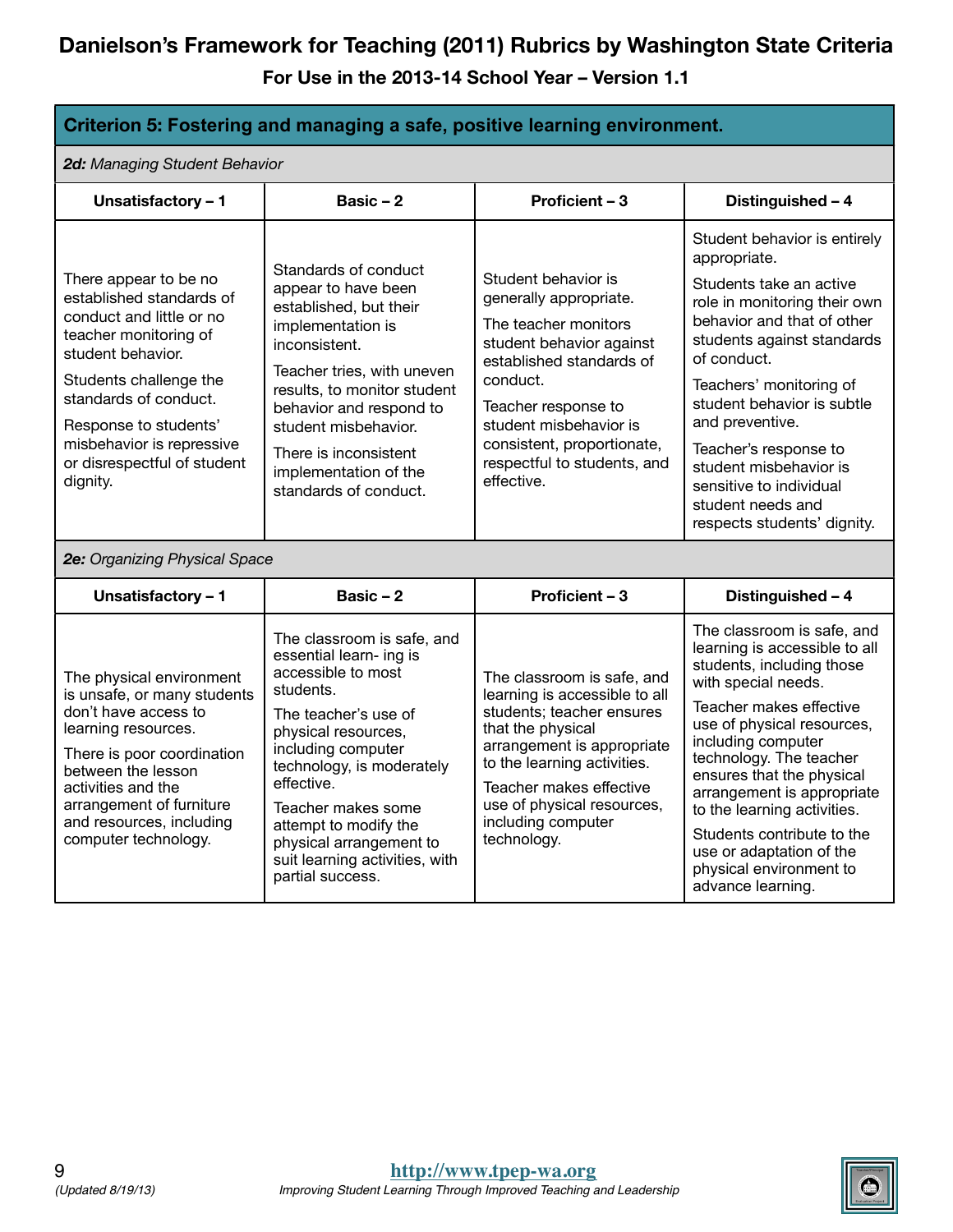| Criterion 6: : Using multiple student data elements to modify instruction and improve<br>student learning.                                                                                                                                                                                                              |                                                                                                                                                                                                                                                                                                                                                                                                                                                        |                                                                                                                                                                                                                                                                                                                                                                                                                                                                                    |                                                                                                                                                                                                                                                                                                                                                                                                                                                                                                                                                                                 |  |  |
|-------------------------------------------------------------------------------------------------------------------------------------------------------------------------------------------------------------------------------------------------------------------------------------------------------------------------|--------------------------------------------------------------------------------------------------------------------------------------------------------------------------------------------------------------------------------------------------------------------------------------------------------------------------------------------------------------------------------------------------------------------------------------------------------|------------------------------------------------------------------------------------------------------------------------------------------------------------------------------------------------------------------------------------------------------------------------------------------------------------------------------------------------------------------------------------------------------------------------------------------------------------------------------------|---------------------------------------------------------------------------------------------------------------------------------------------------------------------------------------------------------------------------------------------------------------------------------------------------------------------------------------------------------------------------------------------------------------------------------------------------------------------------------------------------------------------------------------------------------------------------------|--|--|
|                                                                                                                                                                                                                                                                                                                         | 1f: Designing Student Assessments                                                                                                                                                                                                                                                                                                                                                                                                                      |                                                                                                                                                                                                                                                                                                                                                                                                                                                                                    |                                                                                                                                                                                                                                                                                                                                                                                                                                                                                                                                                                                 |  |  |
| Unsatisfactory - 1                                                                                                                                                                                                                                                                                                      | Basic $-2$                                                                                                                                                                                                                                                                                                                                                                                                                                             | Proficient - 3                                                                                                                                                                                                                                                                                                                                                                                                                                                                     | Distinguished - 4                                                                                                                                                                                                                                                                                                                                                                                                                                                                                                                                                               |  |  |
| Assessment procedures<br>are not congruent with<br>instructional outcomes; the<br>proposed approach<br>contains no criteria or<br>standards.<br>Teacher has no plan to<br>incorporate formative<br>assessment in the lesson<br>or unit nor any plan to use<br>assessment results in<br>designing future<br>instruction. | Some of the instructional<br>outcomes are assessed<br>through the proposed<br>approach, but others are<br>not.<br>Assessment criteria and<br>standards have been<br>developed, but they are not<br>clear.<br>Approach to the use of<br>formative assessment is<br>rudimentary, including only<br>some of the instructional<br>outcomes.<br>Teacher intends to use<br>assessment results to plan<br>for future instruction for the<br>class as a whole. | Teacher's plan for student<br>assessment is aligned with<br>the instructional outcomes;<br>assessment methodologies<br>may have been adapted for<br>groups of students.<br>Assessment criteria and<br>standards are clear.<br>Teacher has a well-<br>developed strategy for<br>using formative<br>assessment and has<br>designed particular<br>approaches to be used.<br>Teacher intends to use<br>assessment results to plan<br>for future instruction for<br>groups of students. | Teacher's plan for student<br>assessment is fully aligned<br>with the instructional<br>outcomes and has clear<br>criteria and standards that<br>show evidence of student<br>contribution to their<br>development.<br>Assessment methodologies<br>have been adapted for<br>individual students, as<br>needed.<br>The approach to using<br>formative assessment is<br>well designed and includes<br>student as well as teacher<br>use of the assessment<br>information. Teacher<br>intends to use assessment<br>results to plan future<br>instruction for individual<br>students. |  |  |
| 3d: Using Assessment in Instruction                                                                                                                                                                                                                                                                                     |                                                                                                                                                                                                                                                                                                                                                                                                                                                        |                                                                                                                                                                                                                                                                                                                                                                                                                                                                                    |                                                                                                                                                                                                                                                                                                                                                                                                                                                                                                                                                                                 |  |  |
| Unsatisfactory - 1                                                                                                                                                                                                                                                                                                      | Basic $-2$                                                                                                                                                                                                                                                                                                                                                                                                                                             | Proficient - 3                                                                                                                                                                                                                                                                                                                                                                                                                                                                     | Distinguished - 4                                                                                                                                                                                                                                                                                                                                                                                                                                                                                                                                                               |  |  |
| There is little or no<br>assessment or monitoring<br>of student learning;<br>feedback is absent or of<br>poor quality.<br>Students do not appear to<br>be aware of the<br>assessment criteria and do<br>not engage in self-<br>assessment.                                                                              | Assessment is used<br>sporadically by teacher<br>and/or students to support<br>instruction through some<br>monitoring of progress in<br>learning.<br>Feedback to students is<br>general, students appear to<br>be only partially aware of<br>the assessment criteria<br>used to evaluate their work,<br>and few assess their own<br>work.<br>Questions, prompts, and<br>assessments are rarely<br>used to diagnose evidence<br>of learning.            | Assessment is used<br>regularly by teacher and/or<br>students during the lesson<br>through monitoring of<br>learning progress and<br>results in accurate, specific<br>feedback that advances<br>learning.<br>Students appear to be<br>aware of the assessment<br>criteria; some of them<br>engage in self-assessment.<br>Questions, prompts,<br>assessments are used to<br>diagnose evidence of<br>learning.                                                                       | Assessment is fully<br>integrated into instruction<br>through extensive use of<br>formative assessment.<br>Students appear to be<br>aware of, and there is some<br>evidence that they have<br>contributed to, the<br>assessment criteria.<br>Students self-assess and<br>monitor their progress.<br>A variety of feedback, from<br>both their teacher and their<br>peers, is accurate, specific,<br>and advances learning.<br>Questions, prompts,<br>assessments are used<br>regularly to diagnose<br>evidence of learning by<br>individual students.                           |  |  |

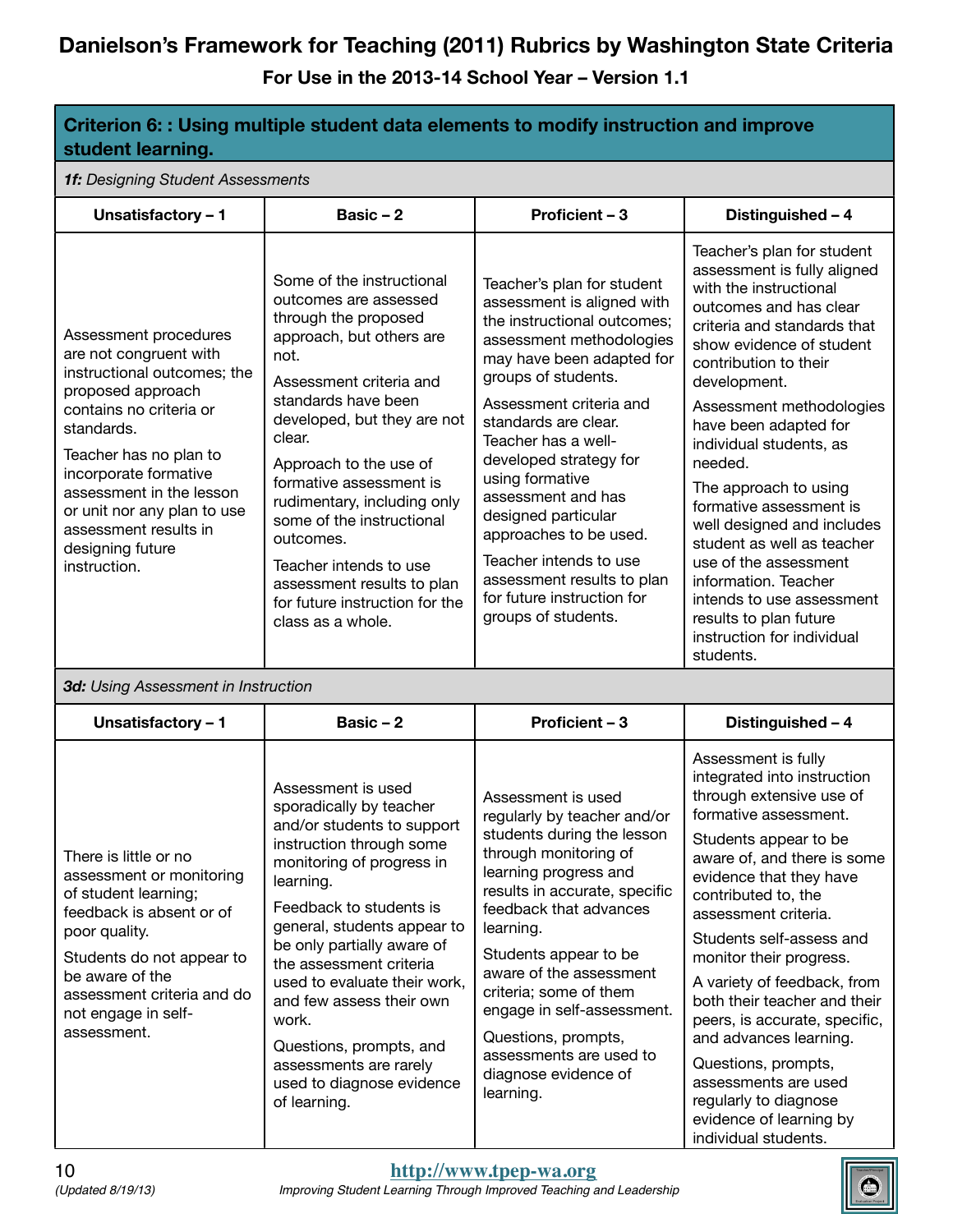| Criterion 6: : Using multiple student data elements to modify instruction and improve<br>student learning.                                                                                                                                                                         |                                                                                                                                                                                                                                                                                                                  |                                                                                                                                                                                     |                                                                                                                                                                                                                                                                          |  |
|------------------------------------------------------------------------------------------------------------------------------------------------------------------------------------------------------------------------------------------------------------------------------------|------------------------------------------------------------------------------------------------------------------------------------------------------------------------------------------------------------------------------------------------------------------------------------------------------------------|-------------------------------------------------------------------------------------------------------------------------------------------------------------------------------------|--------------------------------------------------------------------------------------------------------------------------------------------------------------------------------------------------------------------------------------------------------------------------|--|
| 4b: Maintaining Accurate Records                                                                                                                                                                                                                                                   |                                                                                                                                                                                                                                                                                                                  |                                                                                                                                                                                     |                                                                                                                                                                                                                                                                          |  |
| Proficient - 3<br>Basic $-2$<br>Distinguished - 4<br>Unsatisfactory - 1                                                                                                                                                                                                            |                                                                                                                                                                                                                                                                                                                  |                                                                                                                                                                                     |                                                                                                                                                                                                                                                                          |  |
| Teacher's system for<br>maintaining information on<br>student completion of<br>assignments and student<br>progress in learning is<br>nonexistent or in disarray.<br>Teacher's records for<br>noninstructional activities<br>are in disarray, resulting in<br>errors and confusion. | Teacher's system for<br>maintaining information on<br>student completion of<br>assignments and student<br>progress in learning is<br>rudimentary and only<br>partially effective.<br>Teacher's records for<br>noninstructional activities<br>are adequate but require<br>frequent monitoring to<br>avoid errors. | Teacher's system for<br>maintaining information on<br>student completion of<br>assignments, student<br>progress in learning, and<br>noninstructional records is<br>fully effective. | Teacher's system for<br>maintaining information on<br>student completion of<br>assignments, student<br>progress in learning, and<br>noninstructional records is<br>fully effective.<br>Students contribute<br>information and participate<br>in maintaining the records. |  |

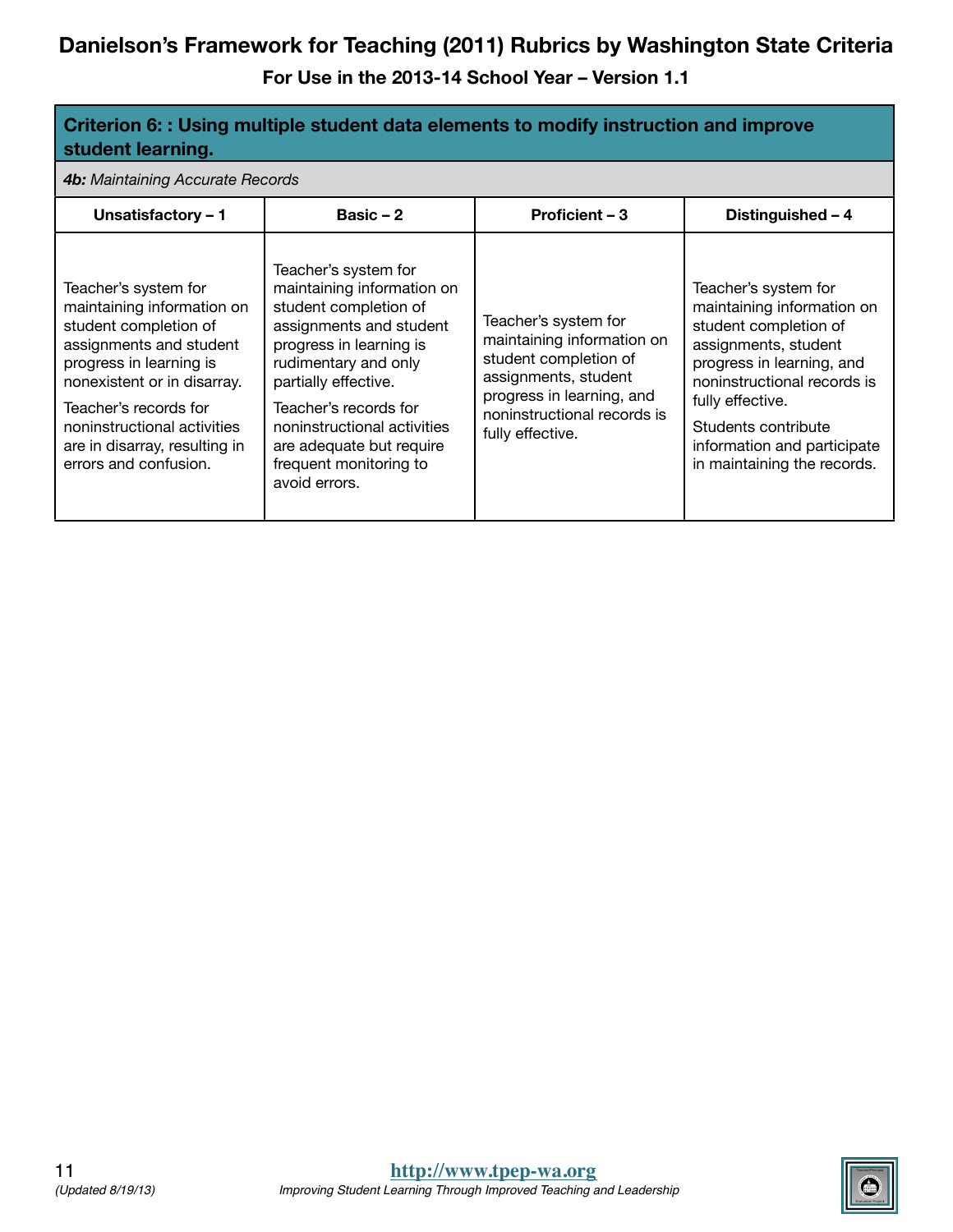| Student Growth Criterion 6: Using multiple student data elements to modify instruction and<br>improve student learning.                                                                                                                                 |                                                                                                                                                                                                                  |                                                                                                                                                                                                            |                                                                                                                                                                                                                                                                                                             |  |
|---------------------------------------------------------------------------------------------------------------------------------------------------------------------------------------------------------------------------------------------------------|------------------------------------------------------------------------------------------------------------------------------------------------------------------------------------------------------------------|------------------------------------------------------------------------------------------------------------------------------------------------------------------------------------------------------------|-------------------------------------------------------------------------------------------------------------------------------------------------------------------------------------------------------------------------------------------------------------------------------------------------------------|--|
| Student Growth 6.1: Establish Student Growth Goal(s)                                                                                                                                                                                                    |                                                                                                                                                                                                                  |                                                                                                                                                                                                            |                                                                                                                                                                                                                                                                                                             |  |
| Unsatisfactory - 1                                                                                                                                                                                                                                      | Basic $-2$                                                                                                                                                                                                       | Proficient - 3                                                                                                                                                                                             | Distinguished - 4                                                                                                                                                                                                                                                                                           |  |
| Does not establish student<br>growth goal(s) or<br>establishes inappropriate<br>goal(s) for whole<br>classroom. Goal(s) do not<br>identify multiple, high-<br>quality sources of data to<br>monitor, adjust, and<br>evaluate achievement of<br>goal(s). | Establishes appropriate<br>student growth goal(s) for<br>whole classroom. Goal(s)<br>do not identify multiple,<br>high-quality sources of<br>data to monitor, adjust, and<br>evaluate achievement of<br>goal(s). | Establishes appropriate<br>student growth goal(s) for<br>whole classroom. Goal(s)<br>identify multiple, high-<br>quality sources of data to<br>monitor, adjust, and<br>evaluate achievement of<br>goal(s). | Establishes appropriate<br>student growth goal(s) for<br>students in collaboration<br>with students and parents.<br>These whole classroom<br>goals align to school<br>goal(s). Goal(s) identify<br>multiple, high-quality<br>sources of data to monitor,<br>adjust, and evaluate<br>achievement of goal(s). |  |
|                                                                                                                                                                                                                                                         | <b>Student Growth 6.2: Achievement of Student Growth Goal(s)</b>                                                                                                                                                 |                                                                                                                                                                                                            |                                                                                                                                                                                                                                                                                                             |  |
| Unsatisfactory - 1                                                                                                                                                                                                                                      | Basic-2                                                                                                                                                                                                          | Proficient - 3                                                                                                                                                                                             | Distinguished - 4                                                                                                                                                                                                                                                                                           |  |
| Growth or achievement<br>data from at least two<br>points in time shows no<br>evidence of growth for<br>most students.                                                                                                                                  | Multiple sources of growth<br>or achievement data from<br>at least two points in time<br>show some evidence of<br>growth for some students.                                                                      | Multiple sources of growth<br>or achievement data from<br>at least two points in time<br>show clear evidence of<br>growth for most students.                                                               | Multiple sources of growth<br>or achievement data from<br>at least two points in time<br>show evidence of high<br>growth for all or nearly all<br>students.                                                                                                                                                 |  |

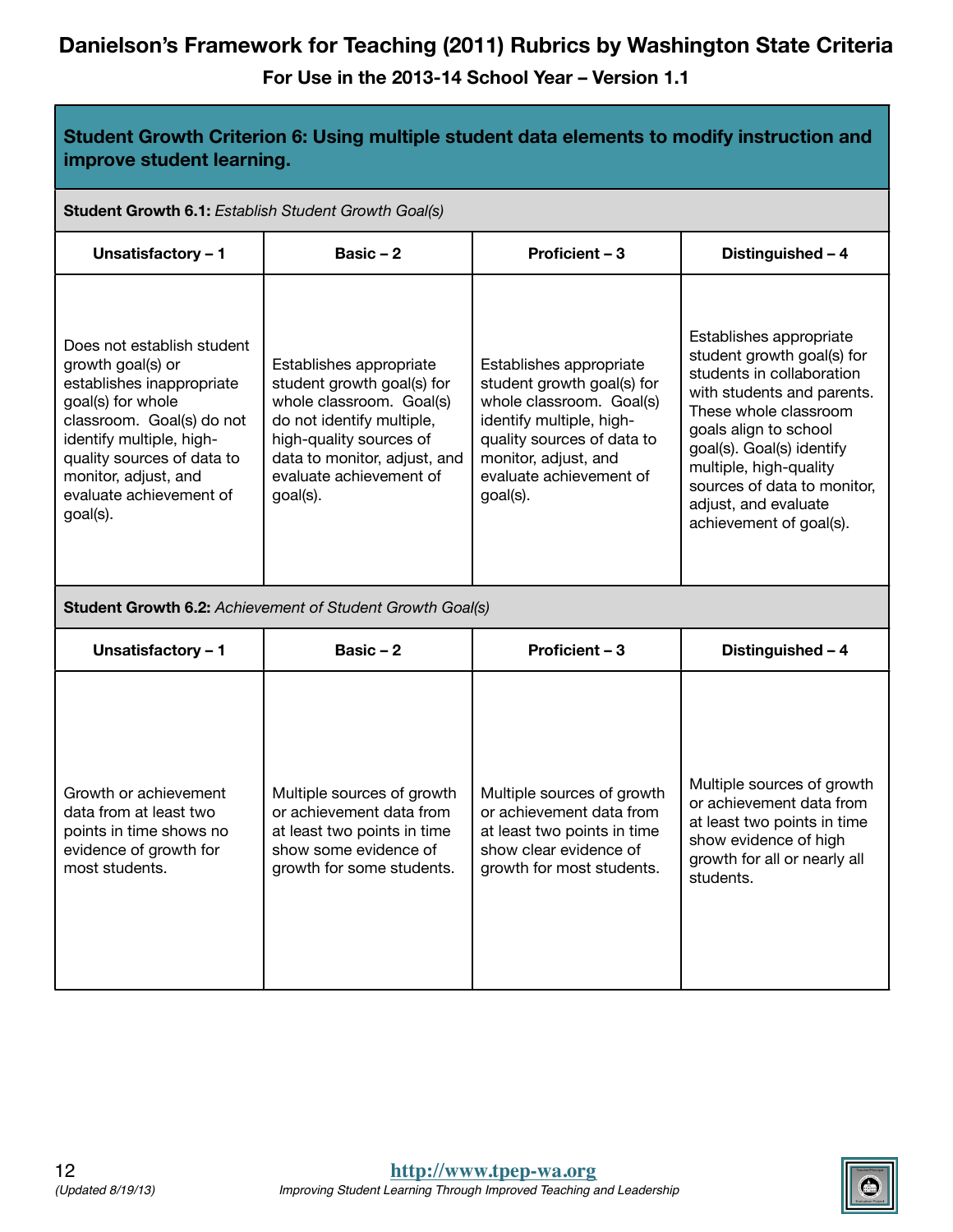**For Use in the 2013-14 School Year – Version 1.1**

#### **Criterion 7: Communicating and collaborating with parents and the school community.**

*4c: Communicating with Families*

| Unsatisfactory - 1                                                                                                                                                                                                                           | Basic $-2$                                                                                                                                                                                                                                                                                                                                           | Proficient - 3                                                                                                                                                                                                                                                                                                                    | Distinguished - 4                                                                                                                                                                                                                                                                                                                                                 |
|----------------------------------------------------------------------------------------------------------------------------------------------------------------------------------------------------------------------------------------------|------------------------------------------------------------------------------------------------------------------------------------------------------------------------------------------------------------------------------------------------------------------------------------------------------------------------------------------------------|-----------------------------------------------------------------------------------------------------------------------------------------------------------------------------------------------------------------------------------------------------------------------------------------------------------------------------------|-------------------------------------------------------------------------------------------------------------------------------------------------------------------------------------------------------------------------------------------------------------------------------------------------------------------------------------------------------------------|
| Teacher communication<br>with families - about the<br>instructional program,<br>about individual students-<br>is sporadic or culturally<br>inappropriate.<br>Teacher makes no attempt<br>to engage families in the<br>instructional program. | Teacher makes sporadic<br>attempts to communicate<br>with families about the<br>instructional program and<br>about the progress of<br>individual students but<br>does not attempt to<br>engage families in the<br>instructional program.<br>Communications are one-<br>way and not always<br>appropriate to the cultural<br>norms of those families. | Teacher communicates<br>frequently with families<br>about the instructional<br>program and conveys<br>information about<br>individual student progress.<br>Teacher makes some<br>attempts to engage<br>families in the instructional<br>program.<br>Information to families is<br>conveyed in a culturally<br>appropriate manner. | Teacher's communication<br>with families is frequent<br>and sensitive to cultural<br>traditions, with students<br>contributing to the<br>communication.<br>Response to family<br>concerns is handled with<br>professional and cultural<br>sensitivity.<br>Teacher's efforts to engage<br>families in the instructional<br>program are frequent and<br>successful. |

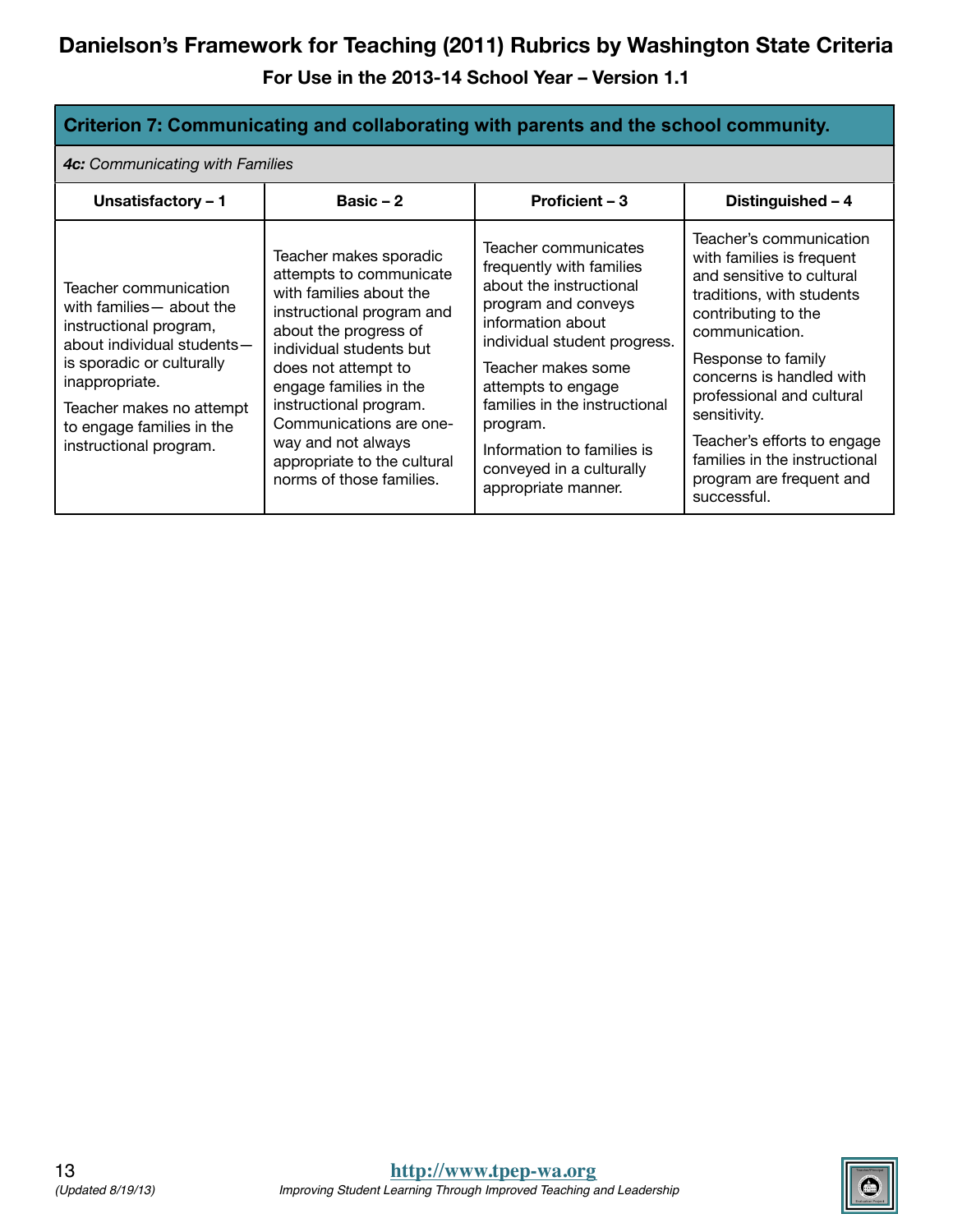| Criterion 8: Exhibiting collaborative and collegial practices focused on improving<br>instructional practice and student learning.                                                                                                                                                                                                          |                                                                                                                                                                                                                                                                                                                                                              |                                                                                                                                                                                                                                                                                                                                                                   |                                                                                                                                                                                                                                                                                                                                                                                                                                                                                                               |  |  |
|---------------------------------------------------------------------------------------------------------------------------------------------------------------------------------------------------------------------------------------------------------------------------------------------------------------------------------------------|--------------------------------------------------------------------------------------------------------------------------------------------------------------------------------------------------------------------------------------------------------------------------------------------------------------------------------------------------------------|-------------------------------------------------------------------------------------------------------------------------------------------------------------------------------------------------------------------------------------------------------------------------------------------------------------------------------------------------------------------|---------------------------------------------------------------------------------------------------------------------------------------------------------------------------------------------------------------------------------------------------------------------------------------------------------------------------------------------------------------------------------------------------------------------------------------------------------------------------------------------------------------|--|--|
| 4d: Participating in a Professional Community                                                                                                                                                                                                                                                                                               |                                                                                                                                                                                                                                                                                                                                                              |                                                                                                                                                                                                                                                                                                                                                                   |                                                                                                                                                                                                                                                                                                                                                                                                                                                                                                               |  |  |
| Unsatisfactory - 1                                                                                                                                                                                                                                                                                                                          | Basic $-2$                                                                                                                                                                                                                                                                                                                                                   | Proficient - 3                                                                                                                                                                                                                                                                                                                                                    | Distinguished - 4                                                                                                                                                                                                                                                                                                                                                                                                                                                                                             |  |  |
| Teacher's relationships with<br>colleagues are negative or<br>self-serving.<br>Teacher avoids<br>participation in a<br>professional culture of<br>inquiry, resisting<br>opportunities to become<br>involved.<br>Teacher avoids becoming<br>involved in school events<br>or school and district<br>projects.                                 | Teacher maintains cordial<br>relationships with<br>colleagues to fulfill duties<br>that the school or district<br>requires.<br>Teacher becomes involved<br>in the school's culture of<br>professional inquiry when<br>invited to do so.<br>Teacher participates in<br>school events and school<br>and district projects when<br>specifically asked to do so. | Teacher's relationships with<br>colleagues are<br>characterized by mutual<br>support and cooperation;<br>teacher actively<br>participates in a culture of<br>professional inquiry.<br>Teacher volunteers to<br>participate in school events<br>and in school and district<br>projects, making a<br>substantial contribution.                                      | Teacher's relationships with<br>colleagues are<br>characterized by mutual<br>support and cooperation,<br>with the teacher taking<br>initiative in assuming<br>leadership among the<br>faculty.<br>Teacher takes a leadership<br>role in promoting a culture<br>of professional inquiry.<br>Teacher volunteers to<br>participate in school events<br>and district projects<br>making a substantial<br>contribution, and assuming<br>a leadership role in at least<br>one aspect of school or<br>district life. |  |  |
| 4e: Growing and Developing Professionally                                                                                                                                                                                                                                                                                                   |                                                                                                                                                                                                                                                                                                                                                              |                                                                                                                                                                                                                                                                                                                                                                   |                                                                                                                                                                                                                                                                                                                                                                                                                                                                                                               |  |  |
| Unsatisfactory - 1                                                                                                                                                                                                                                                                                                                          | Basic-2                                                                                                                                                                                                                                                                                                                                                      | Proficient - 3                                                                                                                                                                                                                                                                                                                                                    | Distinguished - 4                                                                                                                                                                                                                                                                                                                                                                                                                                                                                             |  |  |
| Teacher engages in no<br>professional development<br>activities to enhance<br>knowledge or skill.<br>Teacher resists feedback<br>on teaching performance<br>from either supervisors or<br>more experienced<br>colleagues.<br>Teacher makes no effort to<br>share knowledge with<br>others or to assume<br>professional<br>responsibilities. | Teacher participates in<br>professional activities to a<br>limited extent when they<br>are convenient.<br>Teacher accepts, with<br>some reluctance, feedback<br>on teaching performance<br>from both supervisors and<br>colleagues.<br>Teacher finds limited ways<br>to contribute to the<br>profession.                                                     | Teacher seeks out<br>opportunities for<br>professional development<br>to enhance content<br>knowledge and<br>pedagogical skill.<br>Teacher welcomes<br>feedback from colleagues<br>-either when made by<br>supervisors or when<br>opportunities arise through<br>professional collaboration.<br>Teacher participates<br>actively in assisting other<br>educators. | Teacher seeks out<br>opportunities for<br>professional development<br>and makes a systematic<br>effort to conduct action<br>research.<br>Teacher seeks out<br>feedback on teaching from<br>both supervisors and<br>colleagues.<br>Teacher initiates important<br>activities to contribute to<br>the profession.                                                                                                                                                                                               |  |  |

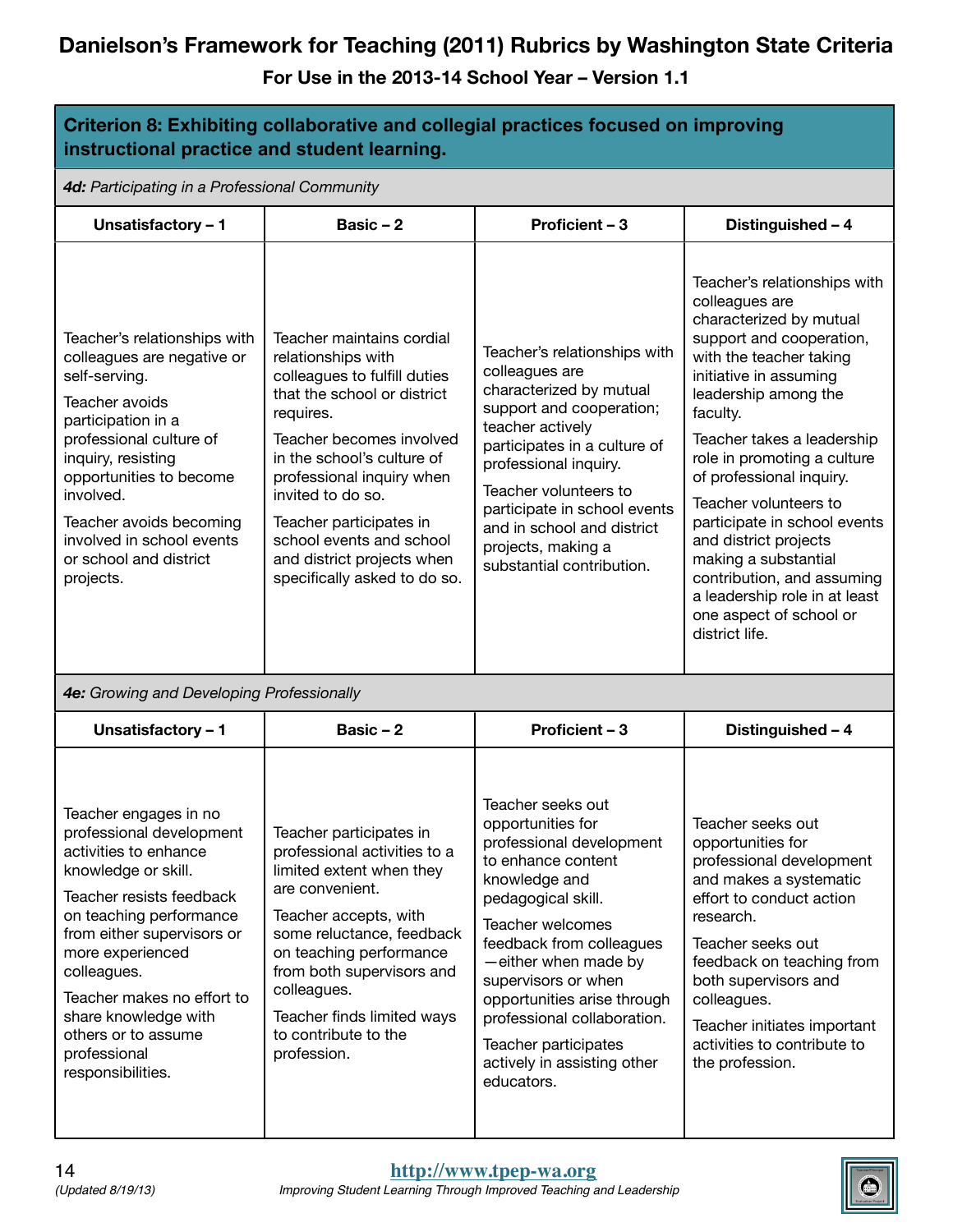| Criterion 8: Exhibiting collaborative and collegial practices focused on improving<br>instructional practice and student learning.                                                                                                                                                                                                                                                                                       |                                                                                                                                                                                                                                                                                                                                                                                                                                                                                                |                                                                                                                                                                                                                                                                                                                                                                                                                                                 |                                                                                                                                                                                                                                                                                                                                                                                                                                                                                                                                                                                                                                                                                                                                                                                         |  |  |
|--------------------------------------------------------------------------------------------------------------------------------------------------------------------------------------------------------------------------------------------------------------------------------------------------------------------------------------------------------------------------------------------------------------------------|------------------------------------------------------------------------------------------------------------------------------------------------------------------------------------------------------------------------------------------------------------------------------------------------------------------------------------------------------------------------------------------------------------------------------------------------------------------------------------------------|-------------------------------------------------------------------------------------------------------------------------------------------------------------------------------------------------------------------------------------------------------------------------------------------------------------------------------------------------------------------------------------------------------------------------------------------------|-----------------------------------------------------------------------------------------------------------------------------------------------------------------------------------------------------------------------------------------------------------------------------------------------------------------------------------------------------------------------------------------------------------------------------------------------------------------------------------------------------------------------------------------------------------------------------------------------------------------------------------------------------------------------------------------------------------------------------------------------------------------------------------------|--|--|
| 4f: Showing Professionalism                                                                                                                                                                                                                                                                                                                                                                                              |                                                                                                                                                                                                                                                                                                                                                                                                                                                                                                |                                                                                                                                                                                                                                                                                                                                                                                                                                                 |                                                                                                                                                                                                                                                                                                                                                                                                                                                                                                                                                                                                                                                                                                                                                                                         |  |  |
| Unsatisfactory - 1                                                                                                                                                                                                                                                                                                                                                                                                       | Basic $-2$                                                                                                                                                                                                                                                                                                                                                                                                                                                                                     | Proficient - 3                                                                                                                                                                                                                                                                                                                                                                                                                                  | Distinguished - 4                                                                                                                                                                                                                                                                                                                                                                                                                                                                                                                                                                                                                                                                                                                                                                       |  |  |
| Teacher displays<br>dishonesty in interactions<br>with colleagues, students,<br>and the public.<br>Teacher is not alert to<br>students' needs and<br>contributes to school<br>practices that result in<br>some students' being ill<br>served by the school.<br>Teacher makes decisions<br>and recommendations<br>based on self-serving<br>interests. Teacher does not<br>comply with school and<br>district regulations. | Teacher is honest in<br>interactions with col-<br>leagues, students, and the<br>public.<br>Teacher attempts, though<br>inconsistently, to serve<br>students. Teacher does not<br>knowingly contribute to<br>some students' being ill<br>served by the school.<br>Teacher's decisions and<br>recommendations are<br>based on limited but<br>genuinely professional<br>considerations.<br>Teacher complies minimally<br>with school and district<br>regulations, doing just<br>enough to get by. | Teacher displays high<br>standards of honesty,<br>integrity, and confidentiality<br>in interactions with<br>colleagues, students, and<br>the public.<br>Teacher is active in serving<br>students, working to<br>ensure that all students<br>receive a fair opportunity to<br>succeed.<br>Teacher maintains an open<br>mind in team or<br>departmental decision<br>making.<br>Teacher complies fully with<br>school and district<br>regulations. | Teacher takes a leadership<br>role with colleagues and<br>can be counted on to hold<br>to the highest standards of<br>honesty, integrity, and<br>confidentiality.<br>Teacher is highly proactive<br>in serving students,<br>seeking out resources<br>when needed. Teacher<br>makes a concerted effort to<br>challenge negative<br>attitudes or practices to<br>ensure that all students,<br>particularly those<br>traditionally under- served,<br>are honored in the school.<br>Teacher takes a leadership<br>role in team or<br>departmental decision<br>making and helps ensure<br>that such decisions are<br>based on the highest<br>professional standards.<br>Teacher complies fully with<br>school and district<br>regulations, taking a<br>leadership role with col-<br>leagues. |  |  |